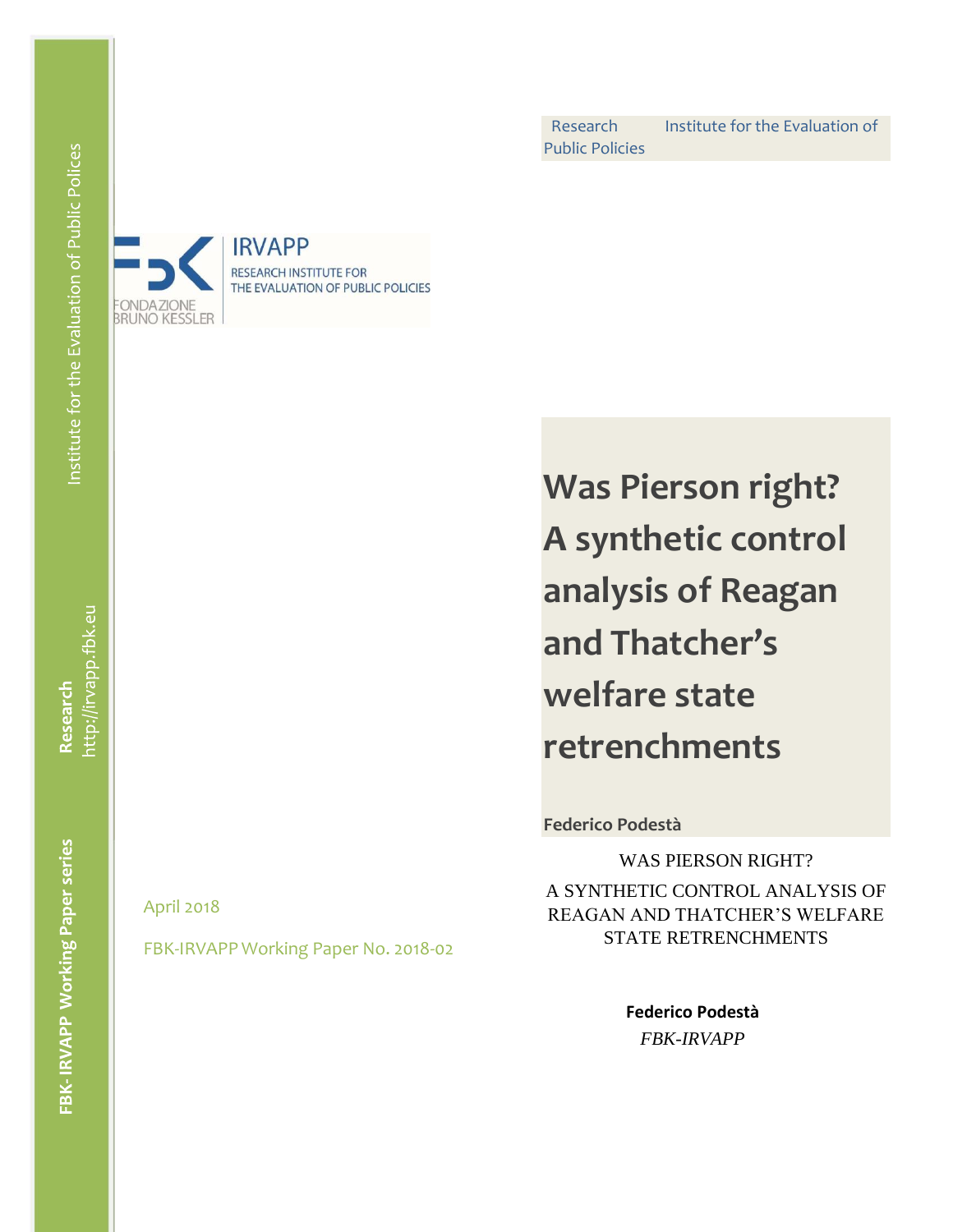FBK-IRVAPP Working Paper No. 2018-02

April 2018



Research Institute for the Evaluation of Public Policies Bruno Kessler Foundation Via S. Croce 77, 38122 Trento (Italy)

> Phone: (+39) 0461.314209 Fax: (+39) 0461.314240

E-mail: info@irvapp.it Website: http://irvapp.fbk.eu

The purpose of the IRVAPP Working Papers series is to promote the circulation of working papers prepared within the Institute or presented in IRVAPP seminars by outside researcher with the aim of stimulating comments and suggestions. Updated review of the papers are available in the Reprint Series, if published, or directly at the IRVAPP.

The views expressed in the articles are those of the authors and do not involve the responsibility of the Institute.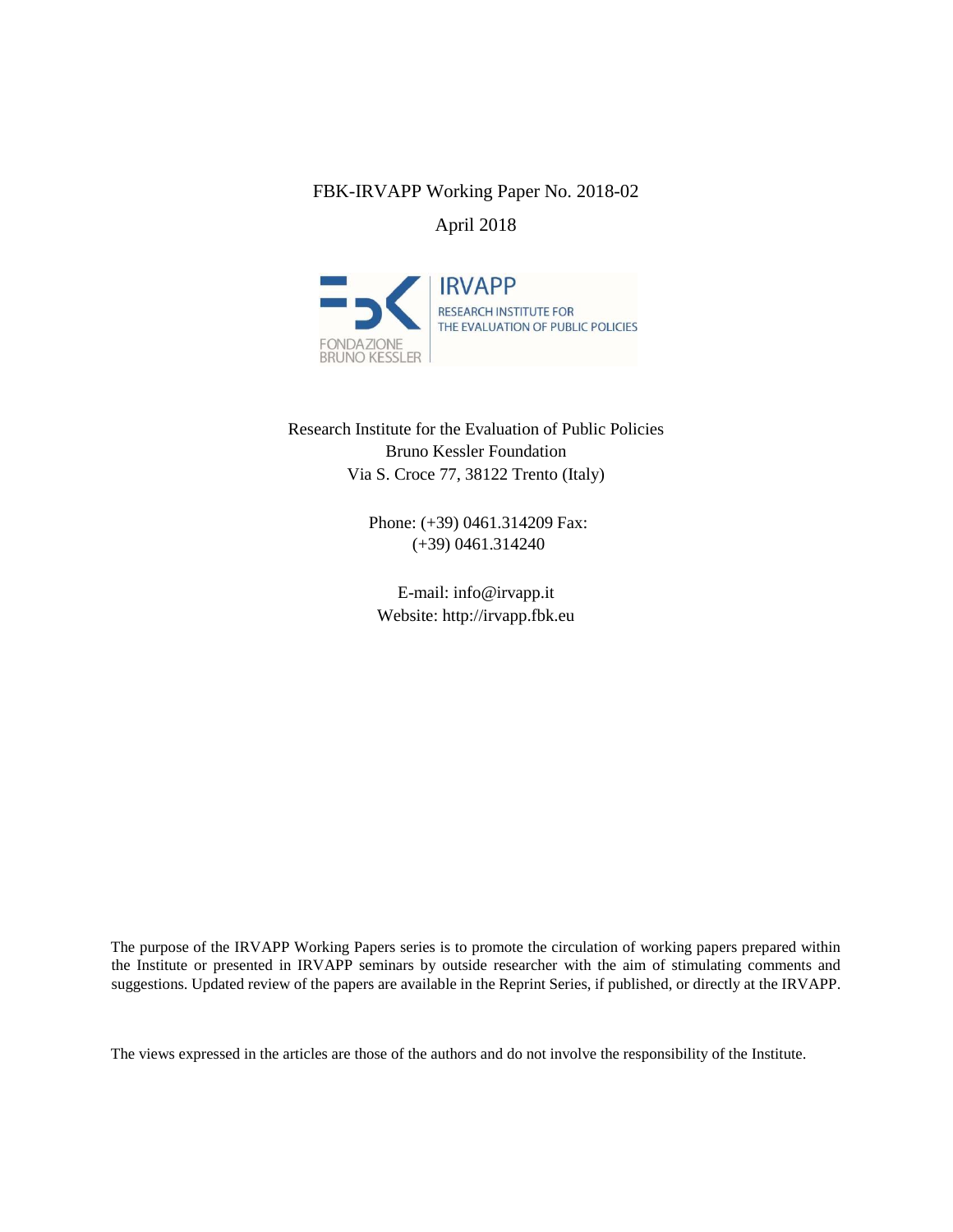# **Was Pierson right? A synthetic control analysis of Reagan and Thatcher's welfare state retrenchments**

Federico Podestà FBK-IRVAPP

## April 2018

#### **Abstract**

Pierson's highly-regarded book, *Dismantling the Welfare State? Reagan, Thatcher, and the Politics of Retrenchment* suffers from a serious methodological drawback. The author draws his conclusions about welfare state resilience by scrutinizing what happened to social policy structure during and at the end of the two governments selected, ending up by falling into the well-known 'post hoc ergo propter hoc' fallacy. The present paper sets out to replicate Pierson's analysis in a counterfactual framework of causal inference. Adopting the synthetic control method, the trajectories of several UK and US welfare-state measures, observed in the presence of Thatcher and Reagan's administration, were contrasted with corresponding trajectories reconstructed in the absence of neo-conservative governments. This exercise confirmed Pierson's substantive conclusion: the neo-conservative revolution of the 1980s did not significantly alter the UK or USA welfare state.

*JEL classification*: C54; D78; H53; H55

*Keywords*: Welfare state retrenchment; Synthetic control analysis; Neo-conservative

politics; Reagan and Thatcher's administration; Pierson's book.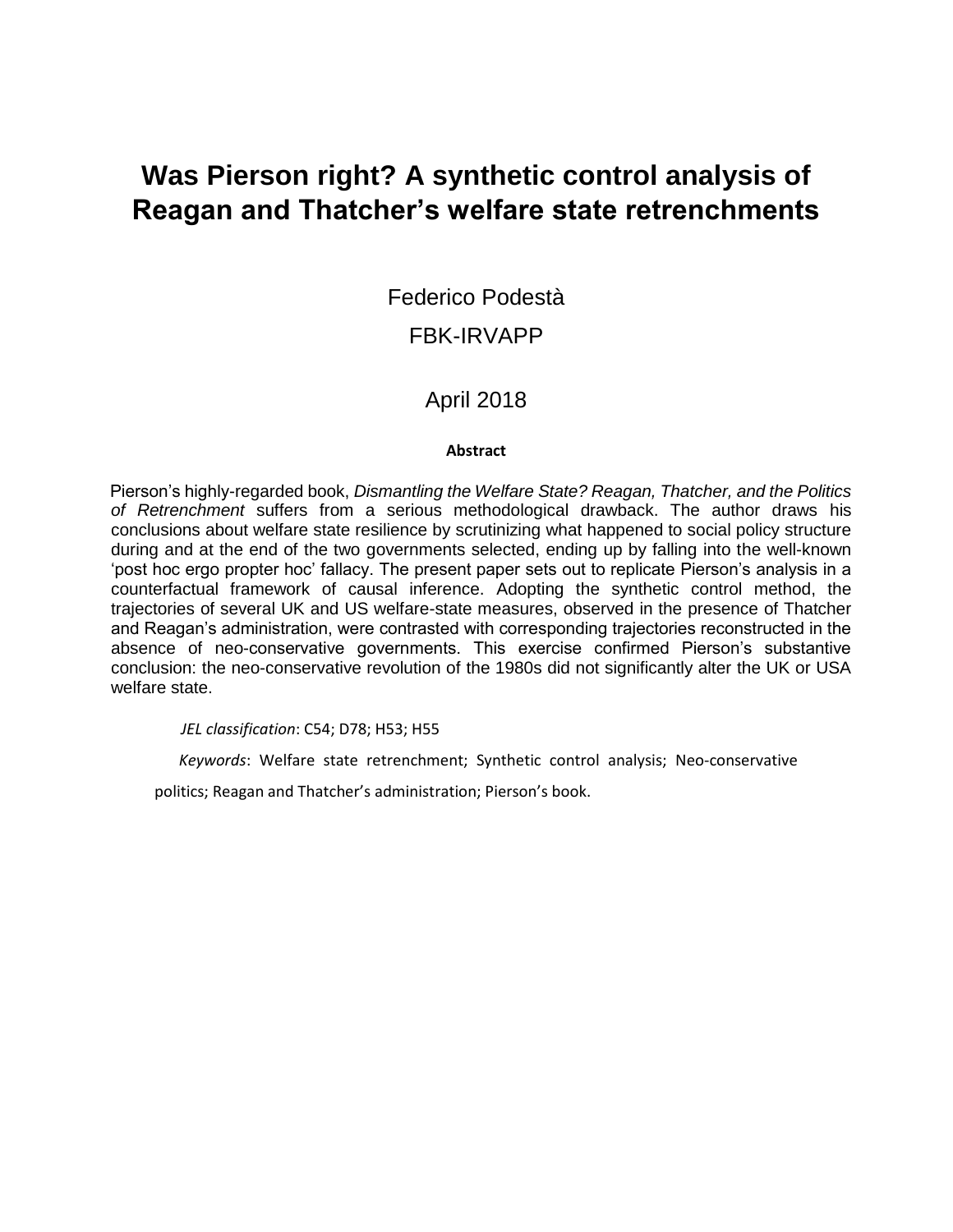#### **1. Introduction**

In the last few decades studying welfare state retrenchment has become a widespread practice among comparative political economists (for an overview, see van Kersbergen 2000; Starke 2006). This tendency has been profoundly shaped by Pierson's rightly celebrated book, *Dismantling the Welfare State? Reagan, Thatcher, and the Politics of Retrenchment*.

Several facts prove the importance of this book. In the year of its publication, 1994, it won the American Political Science Association's Kammerer Prize for the best work on American national politics. To date, it has been cited 4,870 times according to Google-Scholar.

On Pierson's view, each of the main theories of welfare state expansion – arguments about economic development, arguments about institutions, and above all arguments about the power of the left – have been loosely appropriated for discussions of the contemporary welfare state. This is essentially because "retrenchment is a distinctive process, and the assumption that it will follow the rules of development that operated during the long phase of welfare state expansion is likely to be misplaced. There are two fundamental problems with an assertion that policy change in an era of retrenchment will mirror processes of expansion. First, the political goals of policymakers have changed. There is an essential difference between a government seeking to extend benefits to large numbers of people and one seeking to take those benefits away. Second, the political context has changed. The most important such change is the development of the welfare state itself. Large public social programs are now central features of the political landscape, and with them have come dense networks of interest groups and strong popular attachments to particular policies. The structure of these programs shapes the prospects for reform (Pierson 1994: 7). On the basis of this reasoning, Pierson claims that any attempt to understand the politics of welfare state retrenchment must start from a recognition that social policy remains the most resilient component of the postwar order.

This general hypothesis is tested in Pierson's book by analyzing the social policy retrenchment implemented by Reagan and Thatcher's administration. According to the author, these administrations constitute a crucial test of the welfare state's status in the "post-Keynesian" era. In fact, they represent two paradigmatic examples of unabashedly neo-liberal/conservative governments with extensive plans to roll back the welfare state. Hence, since at the end of 1980s, when Thatcher and Reagan left their seats of power, the UK and US welfare states substantially remained unaltered in their main apparatuses, the author concluded that his argument about the 'new politics of the welfare state' is appropriate, while the ideological nature of government – as well as the other traditional factors invoked to understand welfare development – proves irrelevant.

Pierson's findings caused an intense discussion. Some scholars reached similar conclusions (e.g. Stephens, Huber, and Ray 1999). On the other hand, others came out in favour of the partisanship thesis for explaining cross-national variations in cutbacks and provided evidence that the Thatcher and Reagan reforms constituted a much larger pullback from state protection than Pierson's work suggested (Allan and Scruggs 2004; Clayton and Pontusson 1998).

Nevertheless, Pierson's opponents, and *in primis* his book, do suffer from an important methodological shortcoming: no attention has been paid to analysing welfare state retrenchment by means of a counterfactual framework of causal inference (for an overview, see for example Morgan and Winship 2007). In particular, Pierson reached his conclusions about welfare state resilience by performing a detailed scrutiny of policy-making under numerous social programs. In so doing, he showed what happened to the two welfare states during and at the end of the two governments, but ended up by falling into the well-known 'post hoc ergo propter hoc' fallacy. In other words, grounding his conclusion on a mere order of events, i.e. the Thatcher and Reagan administrations and welfare state persistence, he may have drawn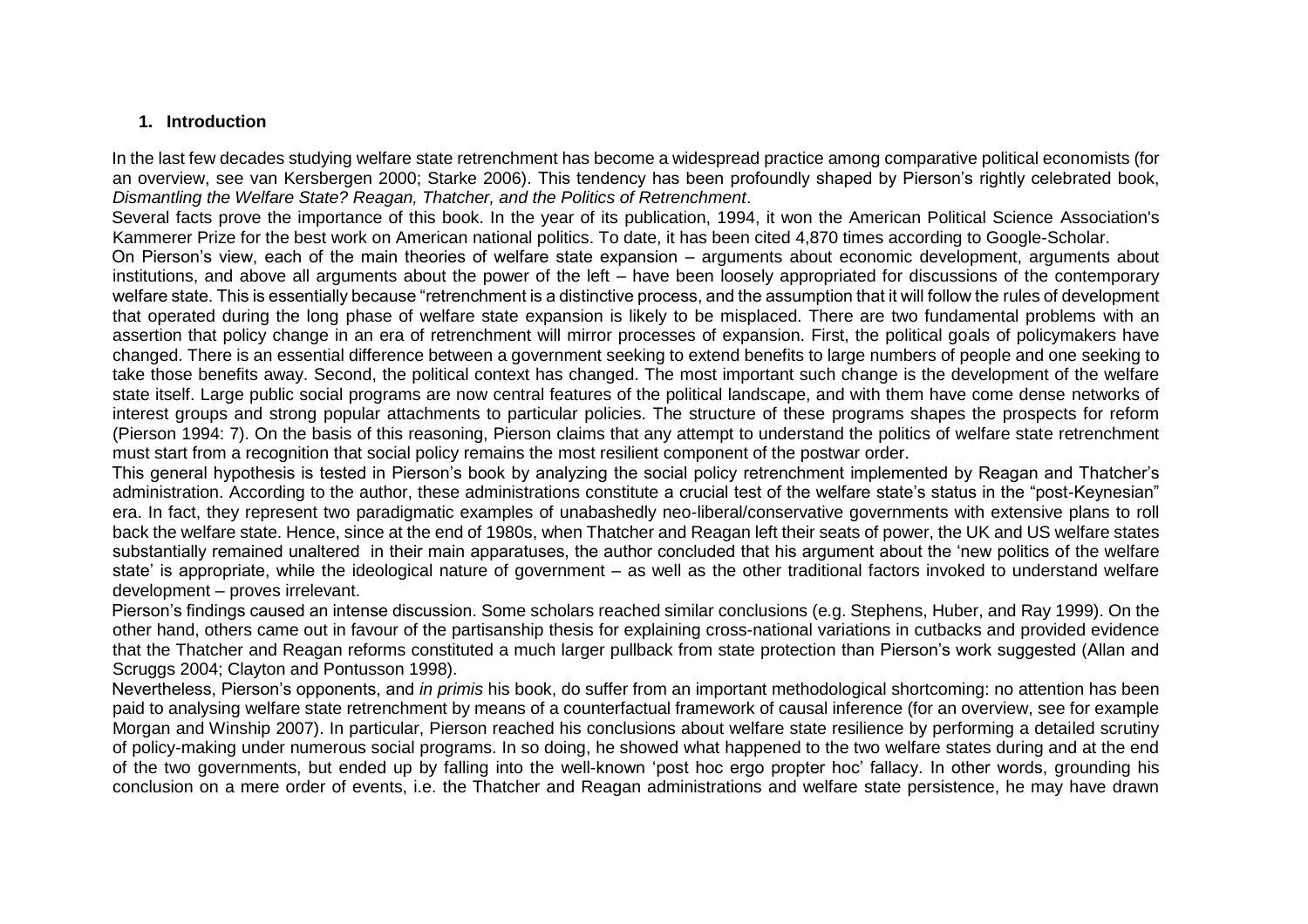inappropriate conclusions. In fact, his conclusion regarding the failure of the neo-conservative resurgence of the 1980s is grounded on a mere confrontation between committed reform by Reagan and Thatcher and the resilience of well-established social programs, without considering what would have happened in the absence of those political attacks. The same methodological mistake was committed by his opponents. For instance, Allan and Scruggs (2004) stressed the comparatively large reduction of the pension and unemployment net replacement rate under the Thatcher and Reagan administrations, without providing any estimate of the reduction under another government.

In view of that, the present paper performs a replication of Pierson's analysis in a counterfactual framework of causal inference. Specifically, borrowing from the impact evaluation literature, it assumes that the UK and USA were exposed to a political treatment during the Thatcher and Reagan administrations, i.e. the neo-conservative resurgence; and then compares this with what would have happened in the absence of that political treatment. This was possible thanks to the econometric techniques now available. In particular, the paper employs the synthetic control method, developed by Abadie and Gardeazabal (2003) and Abadie et al. (2010; 2015) to estimate the effects of prolonged political processes, such as terrorist conflicts, or large-scale policy interventions, as following the 1990 German reunification. This allows one to contrast the trajectories of several UK and USA welfare-state measures, observed in the presence of a neo-conservative administration, with corresponding trajectories reconstructed in the absence of such political treatment. In this way it became possible to test the impact of the neo-conservative resurgence in a more rigorous empirical strategy than that employed by Pierson – and at the same time by his opponents.

However, our exercise confirmed Pierson's substantive conclusion: the neo-conservative revolution of the 1980s did not substantially alter the UK or USA welfare state.

The rest of the paper is structured as follows. Section 2 addresses the problem of retrenchment measurement in order to identify appropriate outcome variables and illustrate Pierson's main conclusions. Section 3 presents data and an analysis strategy, while section 4 discusses the corresponding results. Finally, section 5 draws some conclusions.

#### **2. Retrenchment measurement and Pierson's conclusions**

In order to replicate Pierson's analysis in a counterfactual framework, one must, as said, compare several welfare state measures in the presence and absence of the political treatment under scrutiny, and then contrast the results with Pierson's conclusions. To do so, two important features of Pierson's book must be considered: the classification of welfare state retrenchments and the corresponding findings obtained for the UK and US cases. These two features in turn enable us to (1) marshal Pierson's findings for scrutiny and (2) select specific outcome variables for our empirical analysis.

Regarding Pierson's classification, retrenchments can be divided into programmatic and strategic. Programmatic retrenchment results from spending cuts or a reshaping of welfare state programs, while an alteration of the broader political economy and consequent change of welfare state politics represents a strategic retrenchment. In relation to these kinds of retrenchments, Pierson reached three main conclusions. On p. 4-7 he wrote: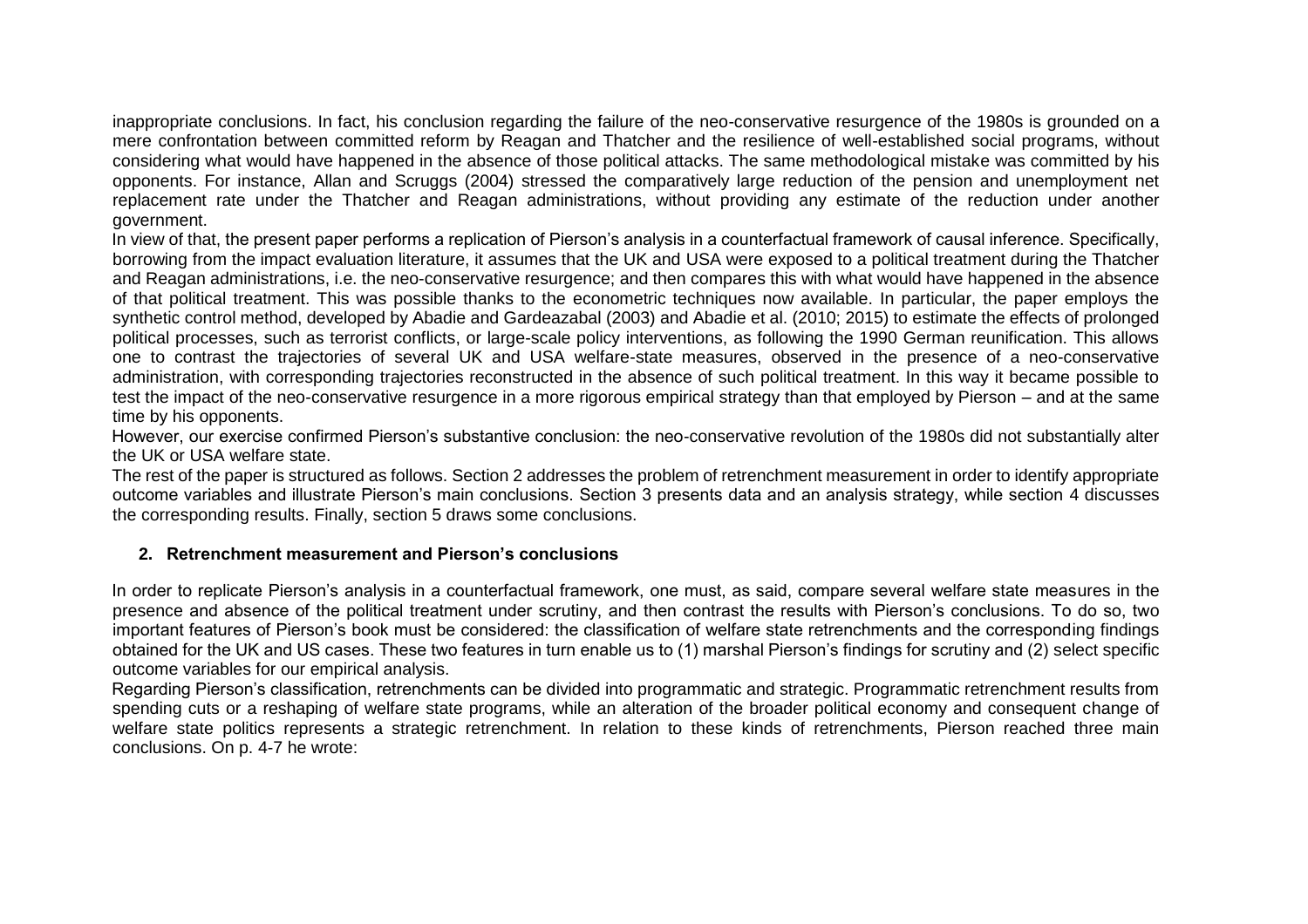"The examination of retrenchment outcomes offered in this book supports three broad conclusions. First, the success of direct attacks on social programs (what I will call "programmatic retrenchment") generally has been limited. Despite fluctuations that have largely echoed the business cycle, social expenditure has roughly maintained its share of economic output in both countries. These figures provide only very partial evidence, but they are nonetheless suggestive. My efforts to scrutinize policy reforms to identify long-term implications confirm the basic conclusion that although the welfare state has been battered, its main components remain intact. […] By a number of measures, however, claims of a neo-conservative revolution in social policy are suspect. Compared with reforms engineered in other arenas (e.g., macroeconomic policy, industrial relations, or regulatory and industrial policy) the welfare state stands out as an island of relative stability. [...] My second major conclusion is that the results of programmatic-retrenchment efforts have varied significantly, both within and across policy arenas. Although overall change has been limited, some programs have proven far more vulnerable than others. Housing programs and unemployment-insurance benefits have undergone extensive retrenchment in both countries. In Britain, the state pensions system has also been radically reformed. Retrenchment has been less extensive in other income-transfer programs and in health care. […] Understanding the politics of retrenchment requires that we make sense of the differing success of neo-conservative reformers in reference to distinct programs. […] The third general conclusion concerns those policy changes that may increase the prospect for future cutbacks (what I will call "systemic retrenchment"). If the Reagan and Thatcher administrations had limited success in fashioning direct reforms of the welfare state, perhaps they were more successful in pursuing indirect strategies whose consequences will be felt only in the long term. Examples would include institutional reforms that strengthen the hands of budget cutters, policies that weaken the government's revenue base, and efforts to undermine the position of pro-welfare state interest groups. For the most part, neither the Reagan nor the Thatcher government appears to have been particularly effective in engineering such reforms. Institutional changes have been limited, and where there has been change, the implications for the welfare state have often been ambiguous. Organized labor - an important contributor to welfare state expansion - has been weakened in both countries; yet other social bases of political support remain strong, and one of the main findings of this study concerns the declining importance of the labor movement for the political status of the welfare state. The most important example of successful systemic retrenchment has been the Reagan administration's partial "defunding" of the American welfare state".

These three conclusions about the programmatic and strategic retrenchments lead to the second feature for consideration: the measurement of welfare-state retrenchments. On this issue Pierson (1994: 13-17) wrote:

"These three points establish some basic ground rules for the study of retrenchment: 1) Examine long-term as well as short-term spending cuts. This ground rule is the most straightforward. Governments interested in curtailing social programs may enact policies that cut spending immediately; they may also enact changes to be phased in over time, the full effects of which may not be felt for many years. […] 2) Examine program structure as well as program spending. Long-term expenditure trends still provide an insufficient basis for evaluating welfare state change. […] A study of welfare state change must focus on structure as well as size. To discuss retrenchment rather than cuts is to analyze political conflicts over the character of the welfare state. As Esping-Andersen has put it, "It is difficult to imagine that anyone struggled for spending per se.'' Just as organized labor and left-of-center parties once pushed not just for higher spending but also for more extensive modifications of market outcomes, conservatives work to encourage market-oriented reforms as well as lower spending. Retrenchment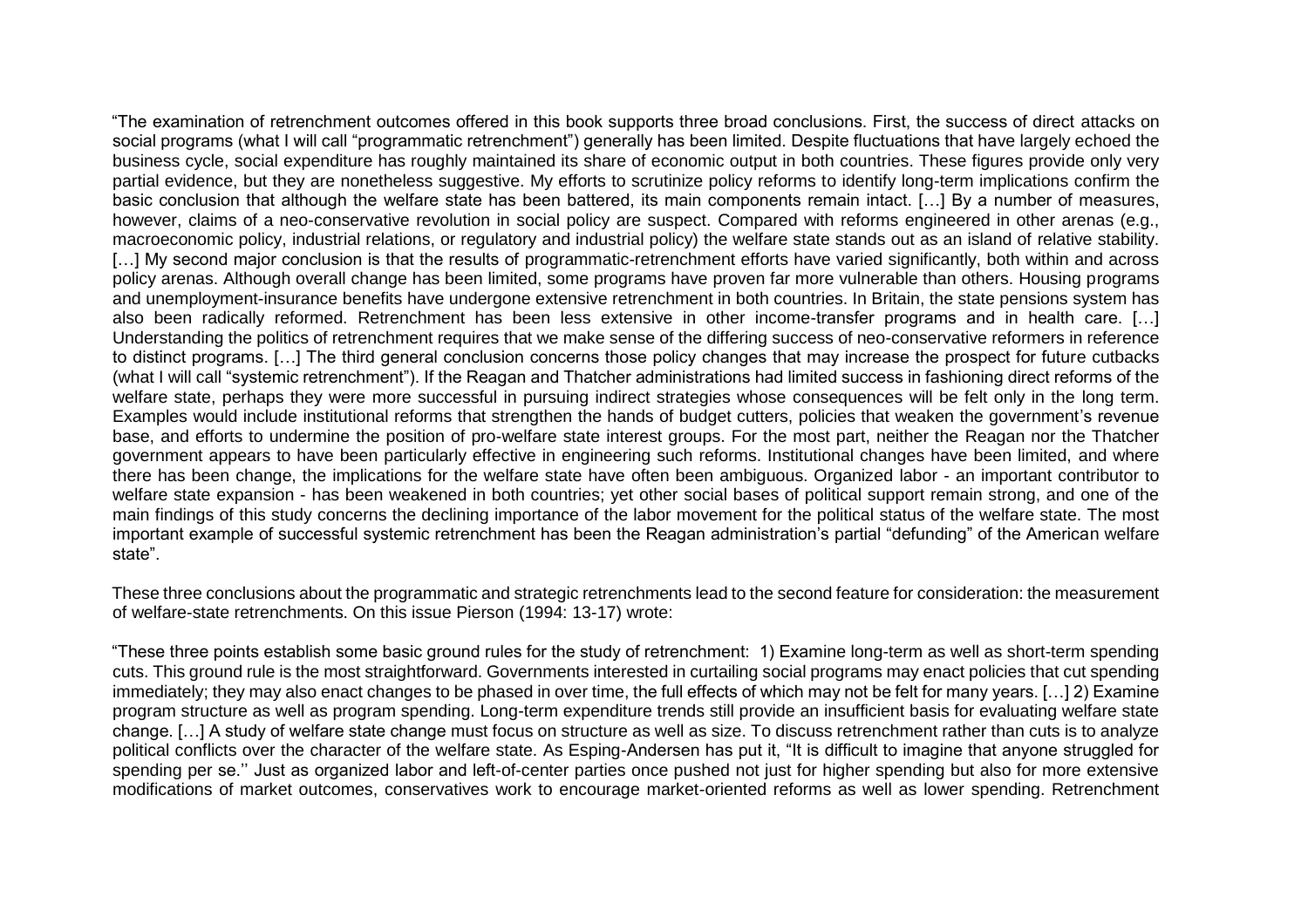should be seen as a process of shifting social provision in a more residualist direction, not just as a matter of budget cuts. […] 3) Study systemic retrenchment as well as programmatic retrenchment. Programmatic retrenchment results from spending cuts or a reshaping of welfare state programs. However, policy changes that alter the broader political economy and consequently alter welfare state politics may also promote retrenchment. Welfare state programs do not exist in a vacuum. Their shape is determined by the complex interplay of such factors as budgetary pressures, the structure of political institutions, and the strength and priorities of interest groups. Policy changes that alter the context for future spending decisions – what can be termed systemic retrenchment – may be as important for the welfare state as changes in spending or program structure "within" the welfare state itself. Systemic retrenchment can take four forms. First, a government can attempt to defund the welfare state by constraining the flow of revenues to future administrations. […] A second type of systemic retrenchment would be a policy-induced change in public opinion, weakening popular attachments to public social provision. […] Systemic retrenchment might also take the form of modifications in political institutions, changing the way decision making about the welfare state is carried out, and thus potentially changing policy outcomes. […] The fourth type of systemic retrenchment would be a weakening of prowelfare state interest groups. The impact of an administration dedicated to retrenchment is likely to depend in part on the political strength of welfare state supporters. Groups offering such support include organizations of beneficiaries, producer interests with a stake in either the provision of specific services (e.g., housing or education) or in a pattern of public intervention in the marketplace (such as labor unions), and advocacy organizations dedicated to advancing programs for the underprivileged and underrepresented".

As said, these arguments concerning the measurement of welfare-state retrenchment allowed us to select specific outcome variables so as to perform synthetic control analyses consistent with Pierson's book. Clearly, since a synthetic control method must be implemented in a time-series-cross-sectional framework (see section 3), the outcomes selection was also driven by data availability. In other words, an outcome can be analyzed via the synthetic control method, if quite long time series exist for a sufficient number of territorial units.

The first outcome variable is represented by a social spending indicator. In particular, social security transfers (SSTRAN) were employed in levels<sup>1</sup>. Analyzing the dynamics of this variable over several years allows one to capture short-term (i.e. immediate effect) as well as longterm (i.e. deferred effect) spending cuts. Nevertheless, unlike Pierson, social spending was not expressed as a percentage of GDP, but in per capita figures. This was in order to ensure a higher smooth degree. In fact, when a variable trends irregularly over time, constructing a suitable counterfactual via the synthetic control method is a difficult task (see Section 3).

Furthermore, since Pierson suggests examining program structure as well as program spending, our second outcome variable is represented by the well-known welfare state generosity Index (TOTGEN), developed by Scruggs (2004) and refined by Scruggs et al., 2014. This allows one to capture institutional adjustments to social insurance programs. Specifically, as with Pierson's claim (see above), that index has been developed in accordance with Esping-Andersen's (1990) argument as to the need to go beyond spending measurement and account for the generosity and universalism of welfare programs. Hence, TOTGEN combines the benefit generosity scores computed for three social insurance programs: unemployment, sickness, and pensions (Scruggs 2007; Scruggs and Allan 2006).

 $1$  OECD, Historical Statistics provides figures on social security transfers as a percentage of GDP. To convert this into per capita figures, the following sources were used: IMF, International Financial Statistics; OECD, National Accounts Statistics; and OECD, Employment and Labour Force Statistics (database).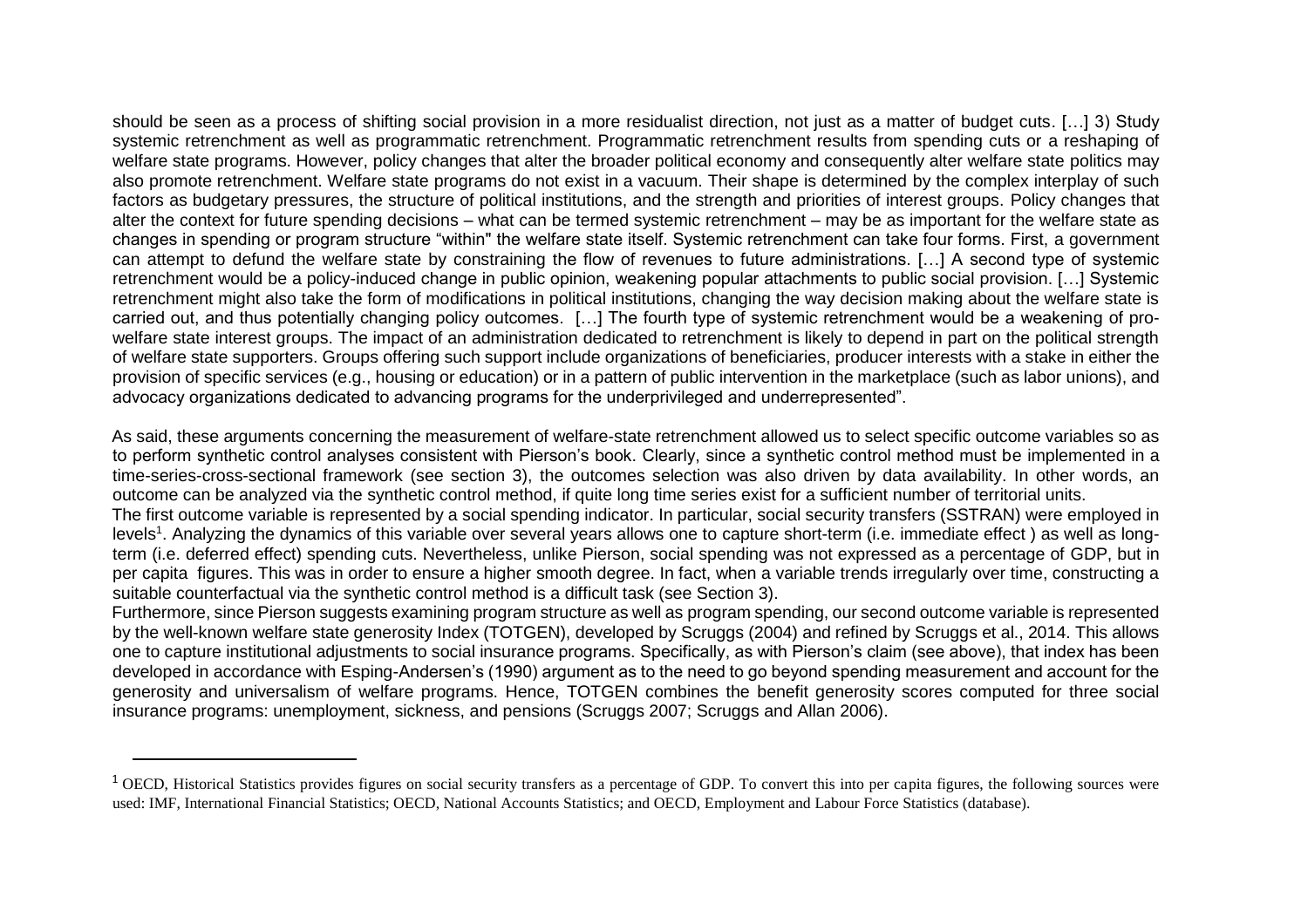Clearly, these two outcome variables (SSTRAN and TOTGEN) were adopted as indicators of the overall welfare state retrenchments of the UK and USA. Consequently, the corresponding synthetic control analyses were used to evaluate the Pierson's first main conclusion, namely that the welfare state remained substantially intact.

Because Pierson's second major conclusion asserts that the results of programmatic-retrenchment efforts varied significantly, both within and across policy arenas, such as housing programs, unemployment-insurance benefits, state pensions system, health care, and sickness and disability benefits, some indicators of certain social programs were used as outcome variables. In particular, the third and the fourth outcome variables were represented by two sub-components of TOTGEN, namely the unemployment generosity index (UEGEN) and the pension generosity index (PGEN). UEGEN conjointly captures a) net replacement rates; b) the weeks of insurance needed to qualify for benefit; c) the weeks of benefit entitlement after becoming unemployed; and d) the percentage of the labor force insured for unemployment risk. Conversely, PGEN considers net replacement rates for a) the standard career public pension, and b) the minimal old age pension; c) the years of work/contribution years needed to qualify for a standard pension in a); d) the employee's share of pension financing from wages; and e) the average male and female life expectancy at age 65 (Scruggs et al. 2014). Obviously, UEGEN was employed to capture retrenchments on unemployment-insurance benefits, while PGEN was adopted to capture cutbacks on the state pensions system.

On the other hand, no synthetic control analysis was performed on the third component of TOTGEN, i.e. the sickness generosity index. This was because the countries under examination here denote trajectories that are de facto irreproducible: the UK trend is extremely erratic, while all values of the US time series are zero. This is because sickness generosity is measured via sick pay (i.e. wage replacement during illness) and the USA has no program to pay such benefits by law. Likewise, no analysis was carried out on housing programs. In this case, the available time series are too short. For instance, the OECD Social Expenditure Statistics Database only provides information about public expenditure on housing benefits (as a percentage of GDP) for the 1980-2010 period.

Finally, since Pierson recommended studying systemic in addition to programmatic retrenchment, two outcome variables were selected to re-analyze two of the four features mentioned in the book, i.e. public opinion, welfare state funding, political institutions, and interest groups. Public opinion and political institutions were not considered because of data restriction and the operationalization problem. On the other hand, to re-analyze defunding the welfare state, that is, a curtailment of the flow of revenues on which social programs rely (Pierson 1994: 150-151), total general government revenue (as a percentage of GDP) (GOVREV) was employed as the fifth outcome variable<sup>2</sup>. Conversely, in order to re-analyze efforts to undermine the position of pro-welfare state interest groups, union density (UNDEN), defined as gross union membership as a percentage of the population aged 15 and older, was adopted as the sixth outcome variable<sup>3</sup>.

### **3. Data and synthetic control implementation**

In a counterfactual framework, assessing Pierson's conclusions entails comparing the welfare-state trends in the presence of a neoconservative administration with the corresponding figures in the absence of one. For this purpose, two variables have to be defined for each of

 $2$  OECD. National Accounts Statistics provides figures on total general government revenue as a percentage of GDP. To convert this into per capita figures, the following sources were used: IMF, International Financial Statistics; and OECD, Employment and Labour Force Statistics (database).

<sup>3</sup> Data are from Huber et al. (2004), original source: Visser (1996).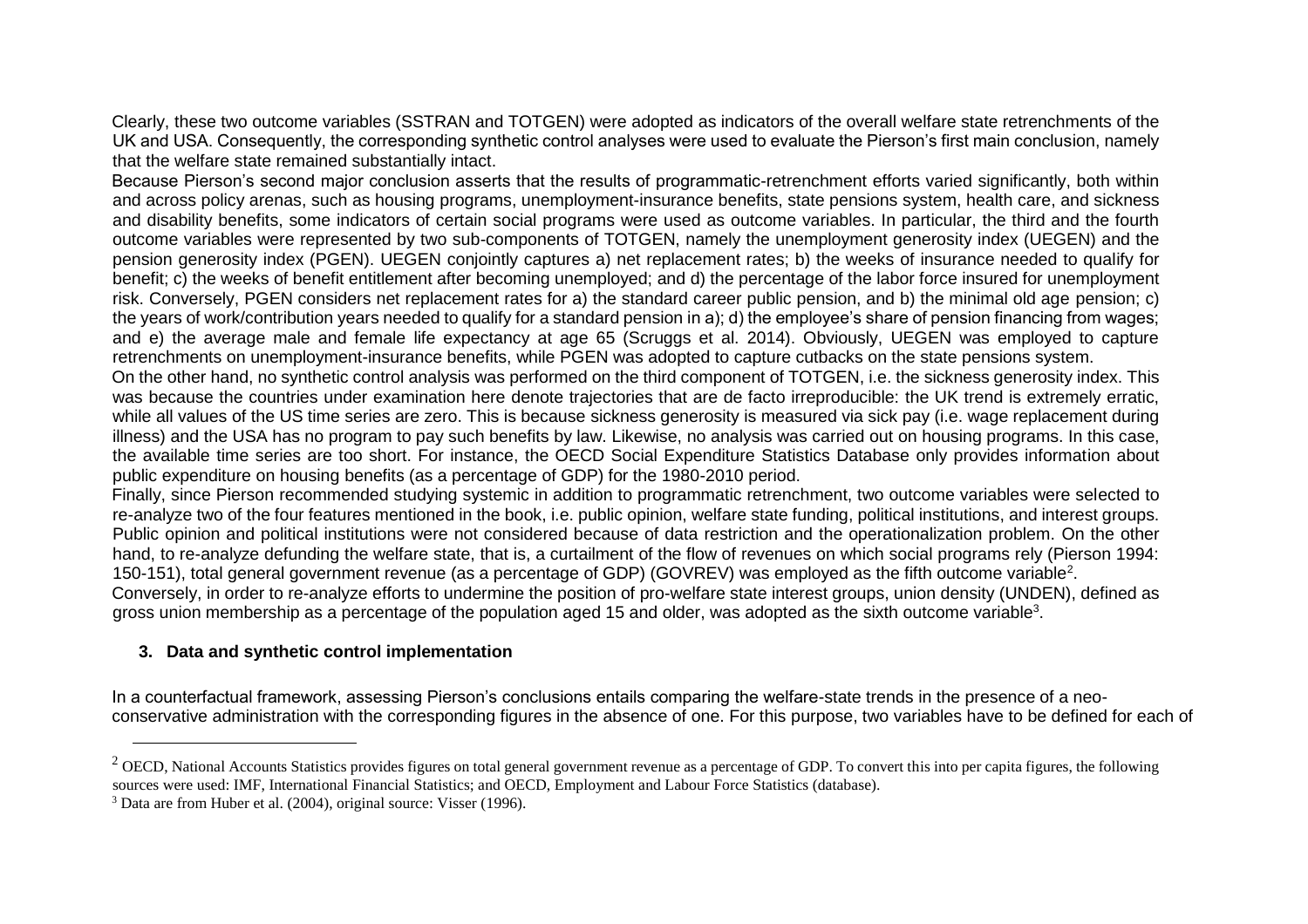the six outcome indicators mentioned in the previous section: Y1, referring to the outcome in the presence of the political treatment under investigation, and Y0, denoting the same outcome in a period where such intervention is absent. Since the treatment periods clearly coincide with those covered by the Thatcher and Reagan administrations (see below), the yearly gap between Y1 and Y0 corresponds to the impact of the neo-conservative revolution on each outcome indicator. Clearly, if the yearly gap is systematically negative (i.e., Y1>Y0), one may state that the neo-conservative administration caused a retrenchment effect.

Nevertheless, since Y0 is not obviously observable for all six outcomes, the counterfactual of welfare state trajectories must be reproduced in the absence of a neo-conservative administration. As anticipated, the synthetic control method was adopted for this purpose. It was implemented by performing the following steps.

The first one was to assemble a time-series-cross-section dataset composed of 17 OECD countries (Australia, Austria, Belgium, Canada, Denmark, Germany, Finland, France, Italy, Japan, Netherlands, New Zealand, Norway, Sweden, Switzerland, UK, and USA), annually observed for the 1960-1990 period. Data restriction confined the analysis of some outcomes (i.e. TOTGEN, PGEN, UEGEN and UNDEN) to the 1970/1-1990 period.

As a consequence of this setting, the USA and UK were the countries which experienced the treatment period. Given the duration of the Thatcher and Reagan administrations, the UK treatment period lasted from 1980 to 1990, while the US one lasted from 1981 to 1988<sup>4</sup>. On the other hand, the years before to the arrival of these administrations comprised the pre-treatment period. By contrast, the 15 remaining countries in the dataset formed the donor pool, i.e. the set of potential comparisons.

This being said, it must be clarified why the UK and USA were considered as the only countries exposed to the treatment period under scrutiny, while all the other nations in the dataset were counted as untreated units. This may in fact prove too strong an assumption, since the existing literature on welfare state retrenchment shows that, after the long and increasing expansion of the twentieth century, all affluent democracies progressively embraced cutback politics. Pierson's own works subsequent to the book in question (1996; 2001) made it clear that retrenchment planning was not peculiar to the UK and US<sup>5</sup>. According to Pierson's works, however, this strictly depends on the period one considers. In the 1980s in particular, the Thatcher and Reagan administrations constituted a sort of political revolution. In this respect, in *Dismantling Welfare State?*, he wrote (1994: 4):

"For the first time since before World War II, political executives in Britain and the United States were now openly critical of central features of social policy. For Reagan and Thatcher, the welfare state was not simply a victim of poor economic performance but one of its principal causes. Significant reform of the welfare state was unquestionably a high priority for both administrations. […] These administrations' experiences thus constitute a crucial test of the welfare state's status in the "post-Keynesian" era. The confrontation between committed reform administrations and well-established social programs also sheds light on the nature and limits of the conservative resurgence of the 1980s".

<sup>&</sup>lt;sup>4</sup> Since we have employed annual data, two cuts concerning fractional years were necessary in the two treatment periods. Thus, since Margaret Thatcher moved into 10 Downing Street on 4 May 1979, 1979 was excluded from the UK treatment period. On the other hand, 1989 was excluded from the US treatment period because the Reagan administration covered less than one month of that year: he concluded his mandate on January 20, 1989.

<sup>&</sup>lt;sup>5</sup> Pierson (1996) explores the dynamics of retrenchment in four cases: Great Britain, the United States, Germany, and Sweden.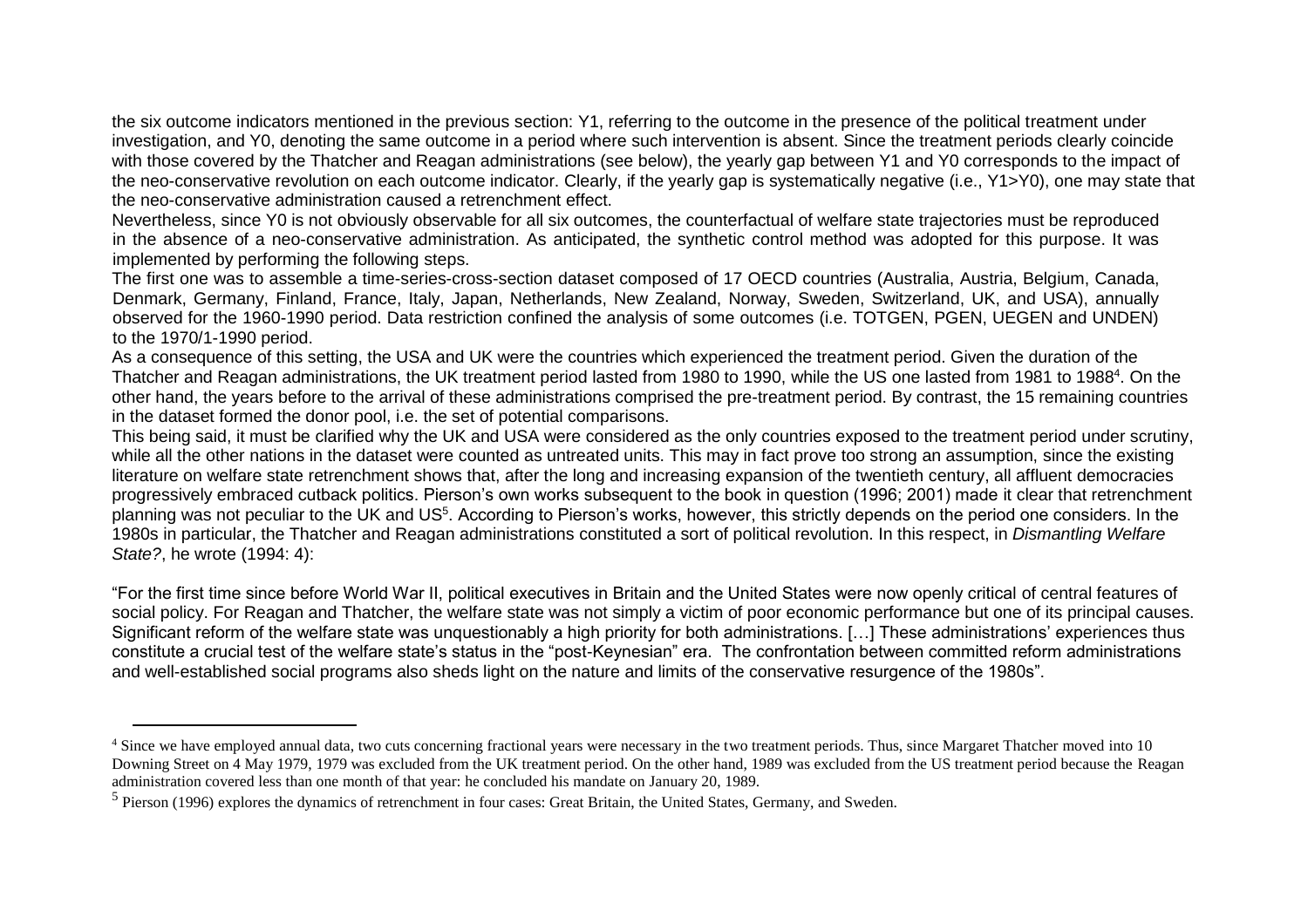Thus, in line with this argument, one can reasonably assume that the Thatcher and Reagan administrations in the UK and US were the only national cases exposed to the conservative revolution of the 1980s.

However, given that Allan and Scruggs (2004: 509) observed that since the early 1980s right-wing parties have been more likely to cut benefits, not just raise them less, or cut them more than non-right parties, additional synthetic control analyses were performed for the UK and USA considering other governments composed of right-wing parties as treated units. Consequently, Canada, Denmark, Japan and New Zealand were discarded from the donor pool<sup>6</sup>. This is because in these countries the share of seats in parliament held by (secular) right-wing parties was higher than 50% of all seats held by the government for at least five years in the 1980-1990 period – whereas under Thatcher and Reagan's administrations, the UK and USA share was in both cases constantly equal to 100<sup>7</sup>. The results of these additional analyses are reported in the Appendix as robustness tests. In almost all cases, the effects estimated are quite similar to those obtained using the full donor pool and discussed in Section 4.

The second step of the analysis comprised construction of two synthetic units, one for the UK and one for the US, with respect to each outcome variable mentioned in the previous section. These synthetic units were assembled so that they best reproduced the most relevant characteristics of the two nations prior to the treatment period. To this end, the following statistics were employed.

(1) A set of observed covariates for each nation to use as predictors of each variable outcome.

(2) Some linear combinations of pre-intervention outcome to control for unobserved common factors whose effects vary over time.

(3) A set of weights for each treated country chosen to be positive and sum to one. Each particular value of vector W represented a potential synthetic control; that is, a particular weighted average of control countries. Consequently, the resulting synthetic nations coincided with the weighted average of those units selected from the corresponding donor pool because they were associated with positive weights. So, for instance, the synthetic UK corresponded to weighted averages of available control units that best reproduced the most relevant characteristics of that country prior to 1980.

Mathematically, the weights W\* were chosen such that the resulting synthetic units best approximated the units exposed to the political treatment with respect to the outcome predictors and linear combinations of pre-intervention outcomes, namely points (1) and (2). More precisely, if X1 is defined as a vector of pre-treatment variables for the treated units, and X0 is defined as the corresponding matrix of these variables for the possible control units, the weight matrix W is chosen to minimize

# $\sqrt{(X1-X0W)'V(X1-X0W)}$

where V is a diagonal matrix introduced to allow different weights for the variables in X0 and X1 depending on their predictive power over the outcome (for more details, see Abadie and Gardeazabal, 2003; Abadie et al. 2010; 2015).

While the weights utilized to construct the synthetic UK and US are presented in the next section, some further details must here be provided about points (1) and (2).

 $6$  For a similar discarding strategy, see Abadie et al. (2010).

 $<sup>7</sup>$  Data are from Brady et al. (2014).</sup>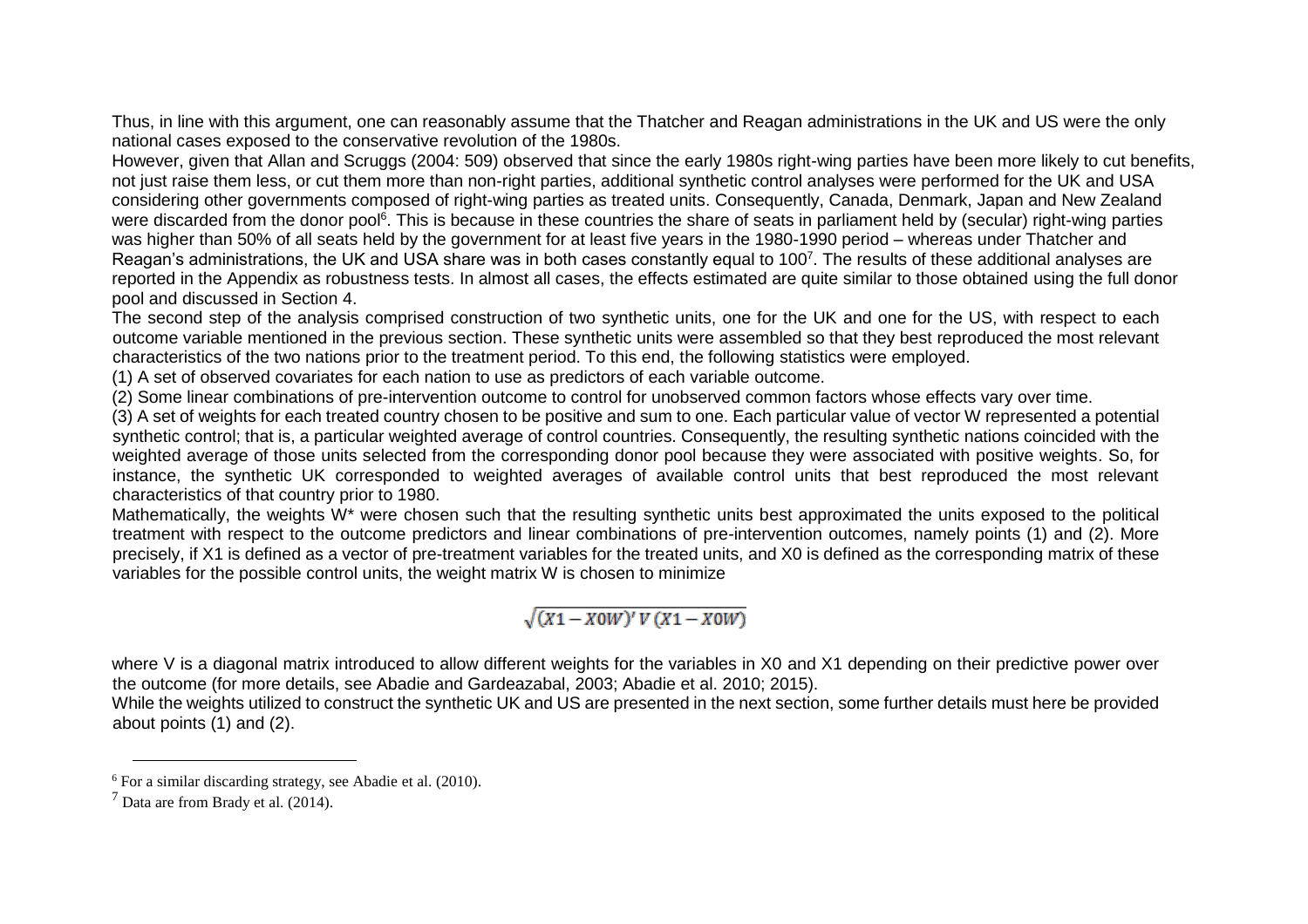Regarding point (1), the set of predictors employed for each of the above outcome variables must obviously be mentioned. For what concerns SSTRAN, TOTGEN, PGEN, UEGEN and GOVREV, they were selected from the literature on welfare state evolution (e.g. Huber and Stephens 2001; Garrett 1998; Iversen and Cusack 2000; Garrett and Mitchel 2001; Swank 1998; Swank and Steinmo 2002)<sup>8</sup>. They are the following:

- 1) Population aged 65 and older (%) (P65);
- 2) Unemployment rate (UNEM);
- 3) Trade openness, defined as the sum of exports and imports as a percentage of GDP (OPEN);
- 4) Gross domestic product per capita (GDPPC);
- 5) The neo-corporatism scale (NEOCORP) developed by Kenworthy (2003).

The predictors for UNDEN are very similar to the previous ones and were chosen from the literature on trade union evolution (e.g. Ebbinghaus and Visser 1999; Lange and Scruggs 2002). They are 1) UNEM, 2) OPEN, 3) GDPPC, 4) NEOCORP, and the percentage of industrial employment (INDEMP)<sup>9</sup>.

Clearly, using such predictors does not make it possible to control for unobserved confounders, such as certain shocks which may have impacted on all or some welfare state indicators. These, if not controlled for, may certainly have biased the estimation. However, using a linear factor model – as prescribed by point (2) – this problem can be adequately overcome. In fact, by matching with pre-intervention outcomes (i.e. the pre-intervention counterparts of Y0 and Y1), one may control for unobserved factors and for the heterogeneity of the effect of observed and unobserved factors on the outcome in question. In other words, if units are alike in both observed and unobserved determinants of the outcome variable as well as in the effect of those determinants on the outcome variable, they will produce similar trajectories of the outcome variable over extended periods of time (Abadie et al. 2010; 2015). To this end, specific values for the outcome variables in the pre-intervention period were used as predictors.

They refer to the following years:

**.** 

- (1) 1962, 1968, 1974, and 1979, for SSTRAN;
- (2) 1971, 1972, 1973, 1974, 1975, 1976, 1976, 1977, 1978, and 1979, for TOTGEN, PGEN and UEGEN;
- (3) 1962, 1968, 1974 and 1979, for GOVREV;
- (4) 1972, 1974, 1976, 1978 and 1979, for UNDEN.

Utilization of all pre-intervention period values for TOTGEN, PGEN and UEGEN was necessary because these outcomes denote quite irregular temporal dynamics which are thus hard to reproduce (for the same empirical strategy, see Billmeier and Nannicini 2013; Cavallo et al. 2013; Stearns 2015)<sup>10</sup>.

 $8$  Since the synthetic units had to best reproduce the characteristics of the UK and USA prior to the neo-conservative revolution, considering the predictors stressed by the literature on welfare state development is not inconsistent with Pierson's argument regarding the 'new politics of welfare state'.

 $9$  The sources used for these predictors are as follows : OECD, Employment and Labour Force Statistics (database), for P65; UNEM and INDEMP; OECD, Health Statistics (database) for GDPPC; and Penn World Tabel for OPEN.

<sup>&</sup>lt;sup>10</sup> The differences in the years employed for the different outcomes were also due to the length of the time series utilized. For instance, the time series for TOTGEN, PGEN and UEGEN began in 1971.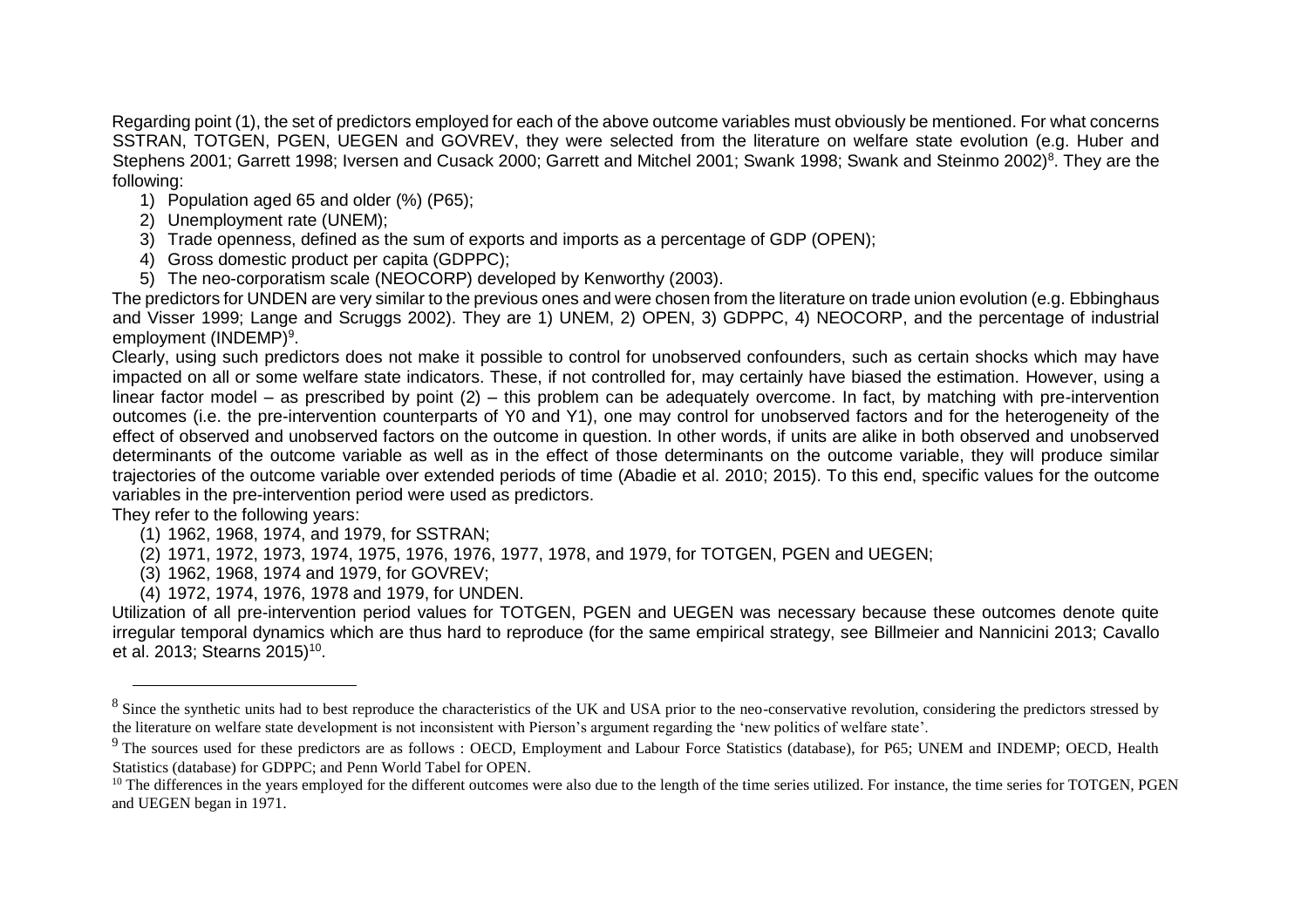The third step of our empirical strategy was results evaluation via placebo techniques. According to Abadie and Gardeazabal (2003) and Abadie et al. (2010; 2015), placebo techniques must be employed under the assumption of the principle of permutation inference. This implies that the synthetic control procedure is iteratively applied to every potential control unit. Specifically, in each iteration the political treatment here examined was reassigned to one of the units included in the donor pool. Then, the effect associated with each placebo was computed in order to construct a distribution of estimated impacts for the untreated countries. In this way, the yearly gap, respectively estimated for the USA and UK, could be contrasted with that estimated for a nation chosen at random. Hence, if the placebo results showed effects larger than those estimated for the two nations under scrutiny, no significant effect can be noticed. However, one has to take into account that a large yearly post-intervention gap is not indicative of a large effect by the intervention if the synthetic control does not closely reproduce the outcome in question prior to the intervention. To obviate this problem, the difference between the synthetic unit and the actual one (i.e. the yearly gap) in the pre- and post-intervention period was expressed via root mean squared prediction errors (RMSPEs). Hence, the post-/pre-1980 ratios of the RMSPE for UK, USA and all the countries in the donor pool were computed and the corresponding distribution was taken into account. This, under the assumption that, if the ratio computed for the UK and USA is larger than that computed for all (or nearly all) placebos, the effect can be considered significant (for more detail, see Abadie et al. 2010; 2015).

#### **4. Results**

Table 1 shows the weights of all countries included in the donor pool obtained to construct the synthetic UK and USA for each of the six outcome variables here examined. For instance, the synthetic UK constructed for SSTRAN is a combination of Australia, Italy and Japan with weights decreasing in that order. On the other hand, the countries chosen to construct the synthetic USA for PGEN are France, Canada and Italy.

Given that the weights reported in Table 1 were chosen to construct synthetic units so as to best reproduce UK and USA for all outcome variables with respect to the predictors mentioned in the previous section during the pre-intervention period, the performances of that reproduction must be evaluated. To this end, Table 2 reports the pre-1980 figures for these predictors for the treated units and the synthetic units constructed for each outcome variable. In line with Abadie et al. (2010; 2015), the Table also provides a population-weighted average computed on all the countries contained in the donor pool. For both nations, the distance between the values observed in the treated units for P65, UNEM, OPEN, GDPPC, NEOCORP, INDEMP and those computed in synthetic units for the same variables is in several cases bigger than the equivalent distance between the values observed for the treated cases and those computed as a population-weighted average of the countries in the donor pool. This means that in some cases the synthetic approximations to the pre-1980 treated units' characteristics are worse than those obtainable via a simple average of all potential control units. Nevertheless, if one uses only the population-weighted average, s/he will obtain a single artificial unit to approximate the two real nations under examination. Moreover and more importantly, s/he will not be able to suitably reproduce the values of outcome variables in the pre-intervention period. In fact, if one considers those values, the distance between synthetic figures and treated ones is almost systematically much lower than that computable between population-weighted averages and treated values (see Table 2). Moreover, as observed in the previous section, employing more outcome values as predictors helps to ensure that a synthetic control unit tracks the treated unit's outcomes appropriately over an extended period of time prior to the treatment. This is what Graphs 1-4 (Figure 1) 7-10 (Figure 2) 13-16 (Figure 3) show for the pre-intervention period.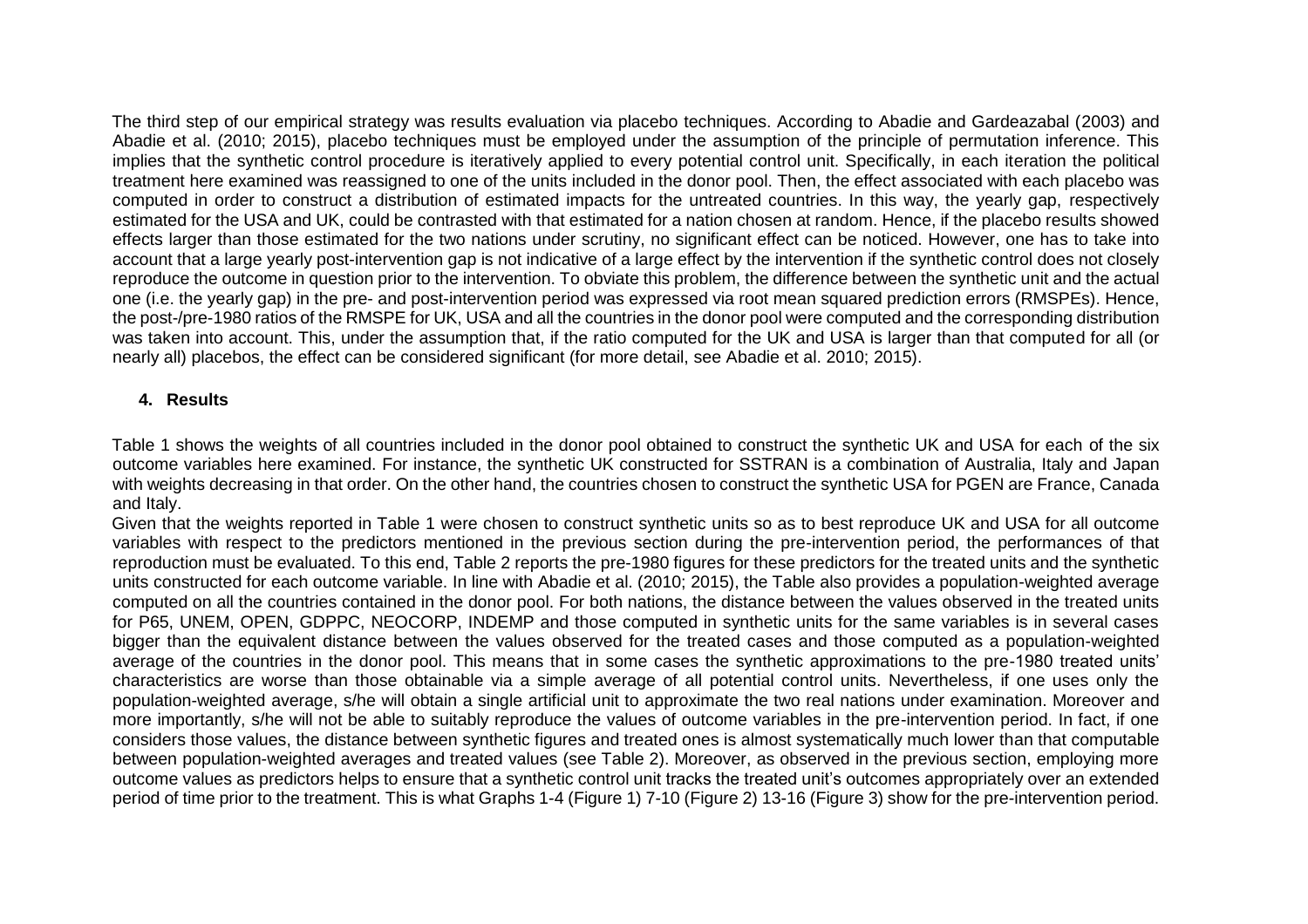When the time series are smoothed (see in particular Graphs 1 and 2 for SSTRAN and Graphs 12 and 13 for GOVREV), the synthetic line almost overlaps the trajectory of the treated line in the pre-1980 period<sup>11</sup>. On the other hand, when the trends are more erratic (see for example Graphs 8-10 for PGEN and UEGEN), the two segments do not systematically overlap, but they do follow very similar paths. On the other hand, the fit appears less satisfactory when the trends are strongly irregular (see in particular Graphs 3 and 4 for TOTGEN). Consequently, the results for this variable must be taken with caution.

Apart from this, given that almost identical or at least very similar trajectories of an outcome variable over extended periods of time can exclusively belong to units that are equal or at least comparable in both observed and unobserved determinants of that variable (see the previous section), the procedure here employed allowed us to construct synthetic units for the UK and USA which adequately mimic the characters of the two real nations prior to the political treatment under scrutiny.

Correspondingly, these synthetic units provide realistic approximations to the welfare state developments that would have been experienced by these two countries in the 1980-1990 period in the absence of neo-conservative governments. Hence, the distance between the treated and synthetic line during that period can reasonably be used as a consistent estimation of the effect produced by these governments on the respective welfare states.

#### Table 1 and 2 around here

**.** 

In relation to the argument provided in Section 2, the first effects to consider concern the two indicators of overall welfare state retrenchment: SSTRAN and TOTGEN. Concerning SSTRAN, the synthetic line runs very close to the treated one in both cases. To be more precise, the synthetic values are barely smaller than the treated ones over a large part of the period (see Graphs 1 and 2 in Figure 1). Thus one could argue that, if neither the UK nor the USA had experienced a neo-conservative resurgence, their social security transfers per capita would have been even lower than those actually observed. In other words, Thatcher and Reagan would have not produced a retrenchment effect on welfare spending, but a slight acceleration of its growth. On the other hand, in the absence of that resurgence, welfare state generosity would have been higher in both cases. As Graphs 3 and 4 in Figure 1 show, the synthetic line progressively diverges from the treated one denoting an increasing retrenchment effect. This is particularly evident for the UK: at the end of the period examined, TOTGEN was 26.2 for the actual UK, and 31.5 for its synthetic counterpart. These results may appear contradictory: the neo-conservative administration seems to have provoked a positive effect on SSTRAN dynamics and a negative impact on TOTGEN. From a methodological viewpoint, such an inconsistency can be explained in relation to the fact that different countries were employed to construct the synthetic units pertinent to the two outcomes. For instance, the synthetic UK assembled for SSTRAN is a weighted average of Australia, Italy and Japan; whereas Austria, Canada, Norway and Japan are the countries utilized to construct the synthetic UK when examining TOTGEN. Clearly, this kind of explanation does not eliminate the substantive contradiction. However, it vanishes if one refers to the relevant results of placebo tests. In this connection, Graphs 5 and 6 in Figure 2 report the distribution of the post-/pre-1980 RMSPE ratios for the UK, USA and all the countries

 $11$  For instance, if one does not use the values of specific years of SSTTRAN as predictors to construct the relevant synthetic UK (see Section 3), the fit for the other predictors will increase. But, the synthetic line and the treated one will be more distant in the pre-intervention period. There is de facto a sort of trade-off in approximating the predictors and the outcome trajectory. As Kaul et al. (2015) observe, the more outcome lags are used as predictors, the more irrelevant all other covariates become.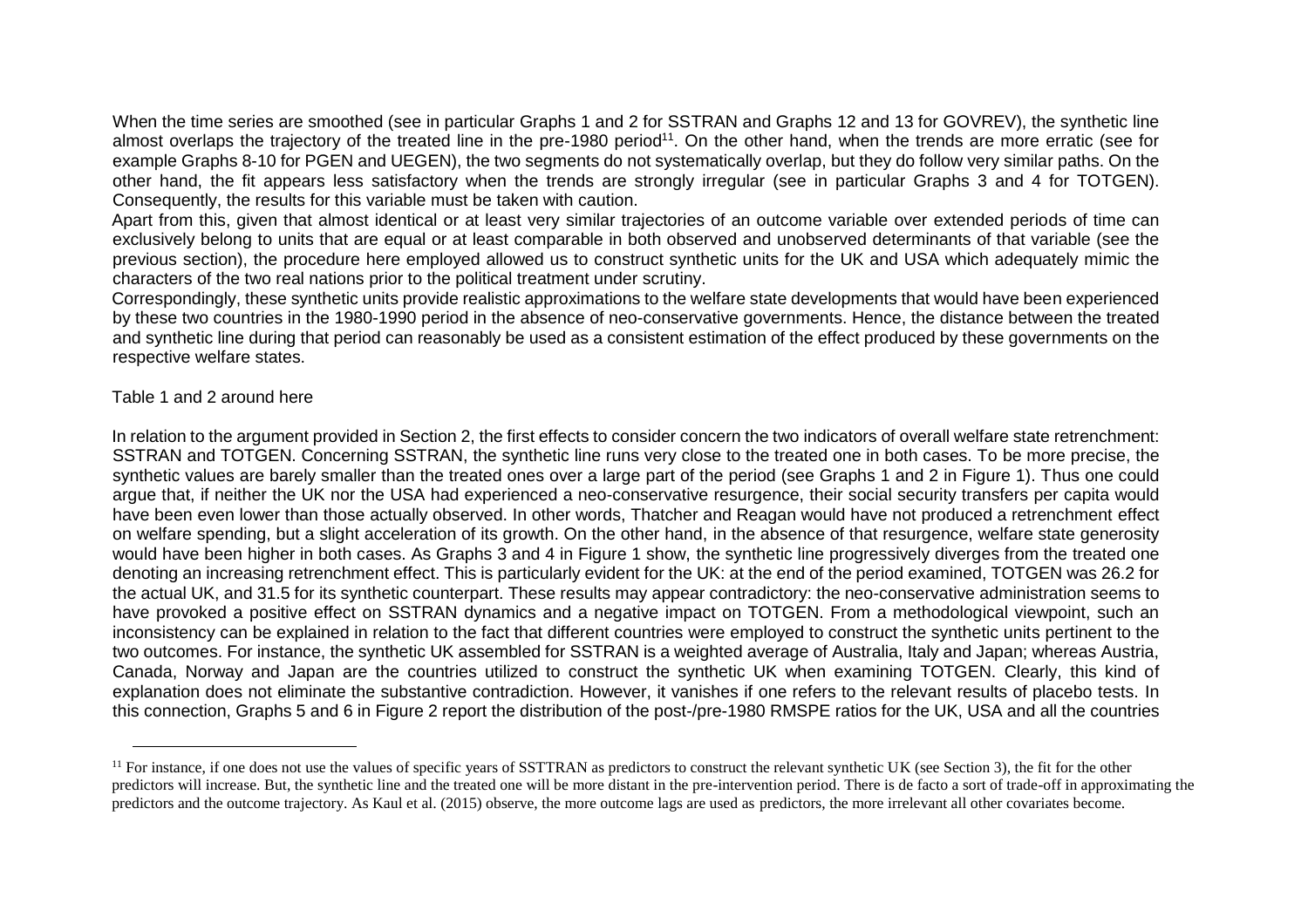in the donor pool, respectively computed for SSTRAN and TOTGEN<sup>12</sup>. As one can see, neither the UK nor the USA were at the top of the two lists, denoting a ratio significantly lower than many placebos. This means that the exercise presented here does not provide evidence of any significant effect by neo-conservative governments on the measures relating to the overall welfare state in the UK and USA. Thus, Pierson's first conclusion proves to be corroborated: the success of the "programmatic retrenchment" has generally been limited and the two welfare states remain unaltered.

#### Figures 1 and 2 around here

As argued, Pierson's second conclusion – regarding the differing success of programmatic retrenchments within and across policy arenas – was tested by analyzing PGEN and UEGEN. Concerning PGEN, Graphs 7 and 8 of Figure 3 indicate a negative effect in both nations. After a few years, the two lines progressively diverge noticeably, especially for the UK. While the two synthetic lines denote a moderate increase, the treated lines exhibit a progressive reduction. The same goes for the effects estimated for UEGEN. Graphs 9 and 10 in Figure 3 indicate that if the UK and USA had not undergone a neo-conservative revolution, their unemployment generosity would have been higher than what was actually observed. Nevertheless, none of these effects can be considered significant. According to the placebo tests, only the effect estimated for the UK PGEN proves large relative to the distribution of the effects estimated for the nations in the donor pool. As Graph 11 of Figure 4 shows, the UK is placed near the top (second position) of the ranking-list compiled for PGEN in relation to the post- /pre-1980 RMSPE ratios. On the other hand, the UK is placed at the bottom of the corresponding list arranged for UEGEN (see Graph 12 in Figure 4). The USA does not reach the top of either ranking-list.

One may thus reasonably assert that Pierson's second conclusion is partly confirmed. On the one hand, as Pierson concluded, one may conclude that some programs have proven far more vulnerable than others. On the other, the results presented here do not systematically confirm Pierson's conclusion concerning the retrenchments implemented on the single programs. The UK public pensions system was actually radically reformed. By contrast, unemployment-insurance benefits in both countries appeared to undergo no significant alterations.

### Figure 3 and 4 around here

<u>.</u>

The two last outcome variables here examined are GOVREV and UNDEN – as mentioned, both employed to measure systemic retrenchments. Synthetic control analyses performed for GOVREV indicate a small negative effect for the UK and an almost null effect for the USA. In the first case, the synthetic line runs above the treated one over a large part of the period examined (see Graph 13 in Figure 5). In the second case, the two lines interweave various times over the intervention period (see Graph 14 in Figure 5). Turning to UNDEN, one may observe a different pattern. With reference to the USA, a modest negative effect appears and then dissolves as a result of the bind between the two lines (see Graph 15 in Figure 5). In relation to the UK, a large negative effect arises. Immediately after the appointment of

 $12$  In all placebo tests, the treatment period for the placebos lasted from 1980 to 1990 as for the UK, although the USA treatment period actually began in 1981 (see above).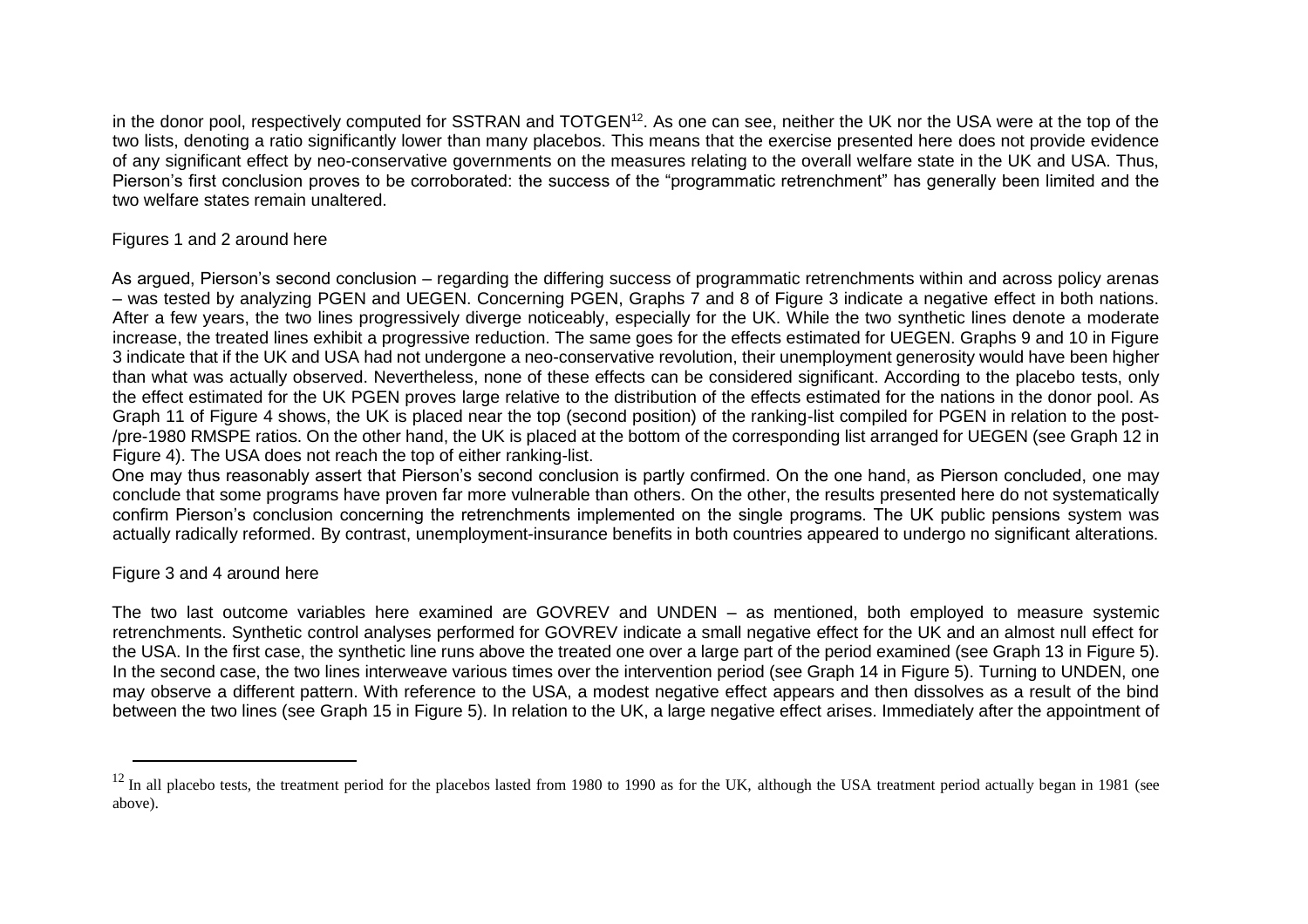the Thatcher government, the two lines begin to diverge markedly. On the one hand, UNDEN in the synthetic UK remains almost constant throughout the treatment period. On the other, it denotes a severe reduction in the real UK (see Graph 16 in Figure 5).

The magnitude of the effects visualized in the Graphs of Figure 5 is confirmed by the placebo tests. Specifically, the only effect which proves significantly larger than those computed for the countries unexposed to the neo-conservative revolution is that estimated for UNDEN for the UK. As Graphs 17 and 18 in Figure 6 indicate, the USA has a post-/pre-1980 RMSPE ratio that is lower than several placebos, while the UK attains second position only in the ranking-list drawn up concerning the placebo test for UNDEN.

On the basis of these results, Pierson's third conclusion again appears partially confirmed. In general, one may assert that the attempts at implementing systemic retrenchments in the UK and USA were not effective in most cases. Nevertheless, the analyses presented here provide evidence contrasting with what Pierson offered on the individual systemic retrenchments. Organized labor was not weakened in both countries, but only in the UK. Furthermore, the Reagan administration was not successful in defunding the American welfare state.

Figures 5 and 6 around here

#### **5. Conclusion**

Referring to Fearon's (1991) recommendation, Esping-Andersen (2007) argued that the smaller the sample size – such as that of macrocomparisons –, the greater the need to make counterfactuals explicit. In order to make this argument clear, he observed that the explicit aim of the 'politics matter' literature is to demonstrate that leftist power (x) matters for welfare state development (y), conditional on a vector (z) of other plausible factors (such as economic growth). For instance, we observe Italy's welfare state size, and that Italy was ruled by Christian Democrats throughout the post-war era. The obvious counterfactual is that its welfare state would have been 'bigger' or 'better' had it been ruled by social democrats. In other words, we need to observe another Italy, i.e. a country that matches Italy on all relevant z values but differs on x. (Esping-Andersen 2007: 336).

The issue stressed by Esping-Andersen is very similar to what this paper has emphasized by replicating the Pierson analysis. In his seminal book, Pierson argued against the 'politics matter' argument for understanding welfare state retrenchment. Nevertheless, he did not bother about making counterfactuals explicit. He observed the evolution of the UK and USA welfare state during and at the end of the Thatcher and Reagan administrations, but did not consider what would have happened to the two welfare states if the two nations had not experienced the neo-conservative revolution of the 1980s. Pierson's omission is thus made good, using a well-known technique to reproduce the counterfactual in comparative case studies, namely the synthetic control method. Controlling for potential confounding factors, the development of the two welfare states can be reconstructed in the absence of neo-liberal administration and then compared with the real pattern.

Although Pierson was wrong from a methodological point of view, these comparisons have demonstrated that he was basically right: the UK and USA welfare states proved to be resilient to the attacks by these governments. Although the analyses presented in the course of the paper do contradict some of Pierson's conclusions regarding specific programmatic and strategic retrenchments, they actually confirm his main conclusion: even though the conservative resurgence caused some occasional, albeit significant, variations in specific components of the welfare state, this last persisted substantially unaltered.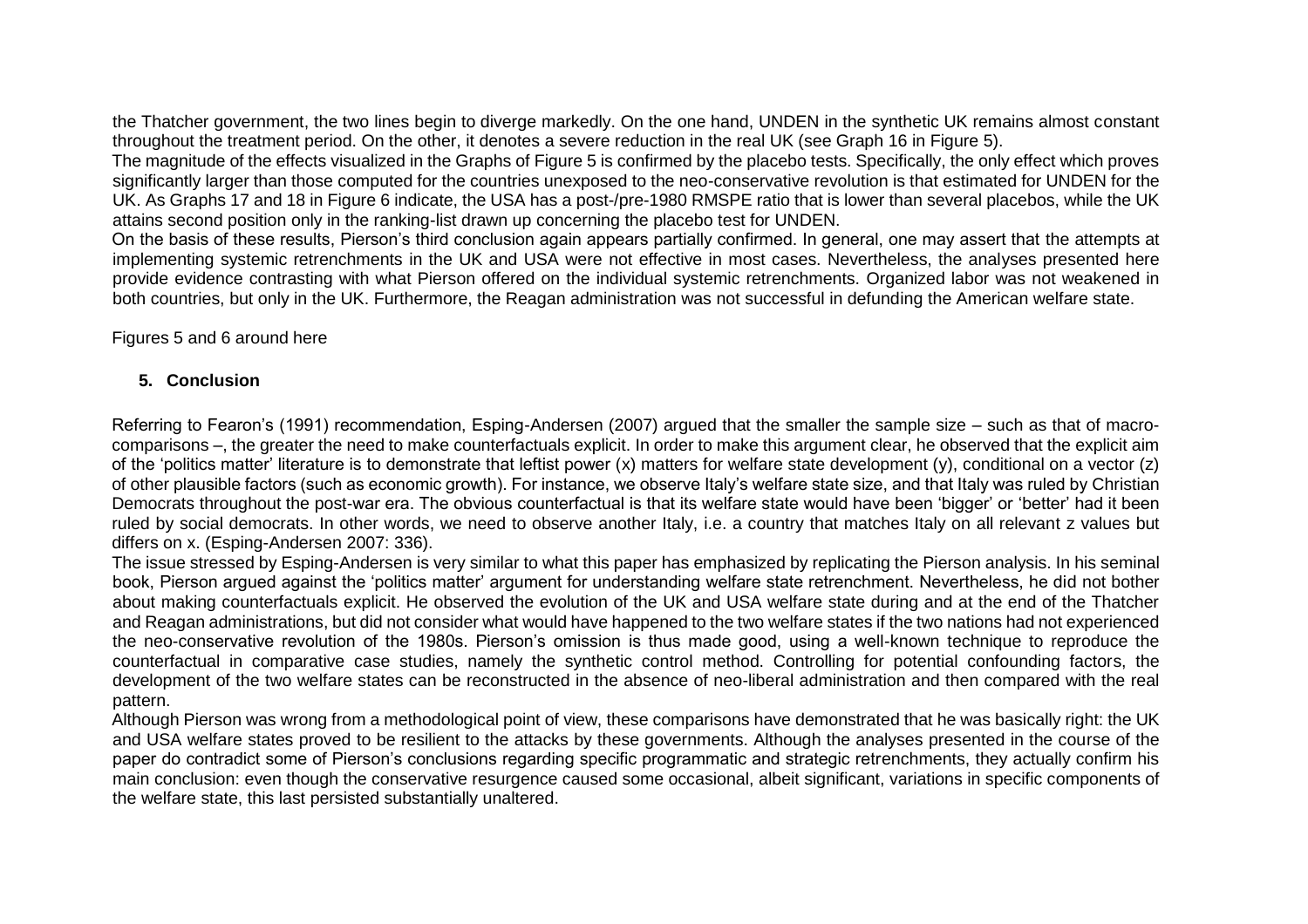Clearly, such a conclusion also resolves the dispute between Pierson and his detractors concerning the role of partisanship. The fact that the two welfare states remained almost intact demonstrates that the neo-conservative revolution of the 1980s did not ultimately matter.

#### **References**

Abadie, A. & Gardeazabal, J. (2003). The economic costs of conflict: A case study of the Basque country. The American Economic Review, 93(1), 113‒132.

Abadie, A., Diamond, A., & Hainmueller, J. (2010). Synthetic control methods for comparative case studies: Estimating the effect of California's tobacco control program. Journal of the American Statistical Association, 105(490), 493–505.

Abadie, A., Diamond, A., & Hainmueller, J. (2015). Comparative politics and the synthetic control method. American Journal of Political Science, 59(2), 495-510.

Allan, J.P. and Scruggs L. (2004) Political Partisanship andWelfare State Reform in Advanced Industrial Societies. American Journal of Political Science, 48(3): 496–512.

Billmeier, Andreas and Tommaso Nannicini, "Assessing Economic Liberalization Episodes: A Synthetic Control Approach," The Review of Economics and Statistics, 2013, 95 (3), 983–1001.

David Brady, Evelyne Huber, and John D. Stephens, Comparative Welfare States Data Set, University of North Carolina and WZB Berlin Social Science Center, 2014.

Cavallo, Eduardo, Sebastian Galiani, Ilan Noy, and Juan Pantano, "Catastrophic Natural Disasters and Economic Growth," The Review of Economics and Statistics, 2013, 95 (5), 1549–1561.

Clayton, Richard, and Jonas Pontusson. (1998) Welfare-State RetrenchmentRevisited: EntitlementCuts, Public SectorRestructuring, and Inegalitarian Trends in Advanced Capitalist Societies. World Politics 51: 67–98.

Ebbinghaus, B., & Visser, J. (1999). When institutions matter: Union growth and decline in Western Europe, 1950–1995. European Sociological Review, 15(2), 135-158.

Esping‐Andersen, G. (1990) The Three Worlds of Welfare Capitalism. Princeton: Princeton University Press.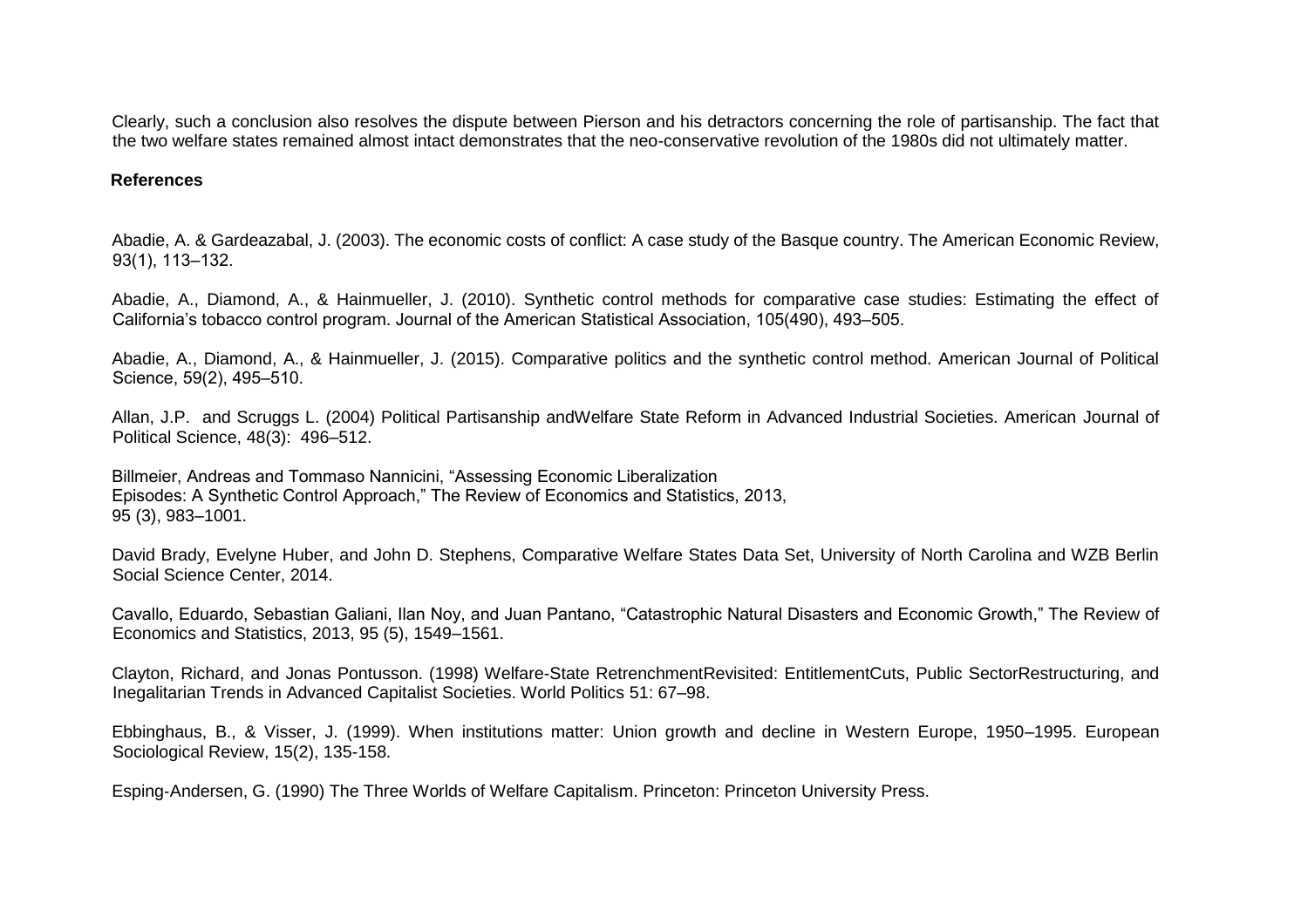Esping-Andersen, G. (2007). Multiple regression in small-N comparisons. Comparative Social Research, 24: 335–342.

Fearon, J. (1991). Counterfactuals and hypothesis testing in political science. World Politics 43, 169-95

Garrett, G. and Mitchell, D. (2001). Globalization, government spending and taxation in the OECD. European Journal of Political Research, 39: 145-77.

Garrett, G. (1998a). Partisan Politics in the Global Economy. Cambridge: Cambridge University Press.

Huber, E. and Stephens, J.D. (2001). Development and crisis of the welfare state: parties and policies in global markets. University of Chicago Press.

Huber, E., Ragin, C., Stephens, J.D., Brady, D. and Beckfield, J. (2004) Comparative Welfare States Data Set, Northwestern University, University of North Carolina, Duke University and Indiana University.

Iversen, T. and Cusack, T. (2000) The Causes of Welfare State Expansion. De-industrialization or Globalization?. World Politics 52: 313– 349.

Kaul, A., Klobner, S., Pfeifer, G., & Schieler, M. (2015). Synthetic control methods: Never use all pre- intervention outcomes as economic predictors. URl: http://www.oekonometrie.uni-saarland. de/papers/SCM\_ Predictors. pdf.

Kenworthy, Lane. 2003. "Quantitative Indicators of Corporatism." International Journal of Sociology 33: 10-44.

Lange, P. & Scruggs, L. (2002) Where Have All the Members Gone? Globalization and National Labor Market Institutions." Journal of Politics. 64 (1): 126-53.

Morgan, S.L. and Winship, C. (2007) Counterfactuals and Causal Inference. Methods and principles for Social Research. Cambridge: Cambridge University Press.

Pierson, P. (1994) Dismantlingt he Welfare State? Reagan, Thatcher, and the Politics of Retrenchment. Cambridge: Cambridge Univ. Press.

Pierson P. (1996) The new politics of the welfare state. World Polit. 48:143-79

Pierson, P. (2001). The new politics of the welfare state. Oxford University Press on Demand.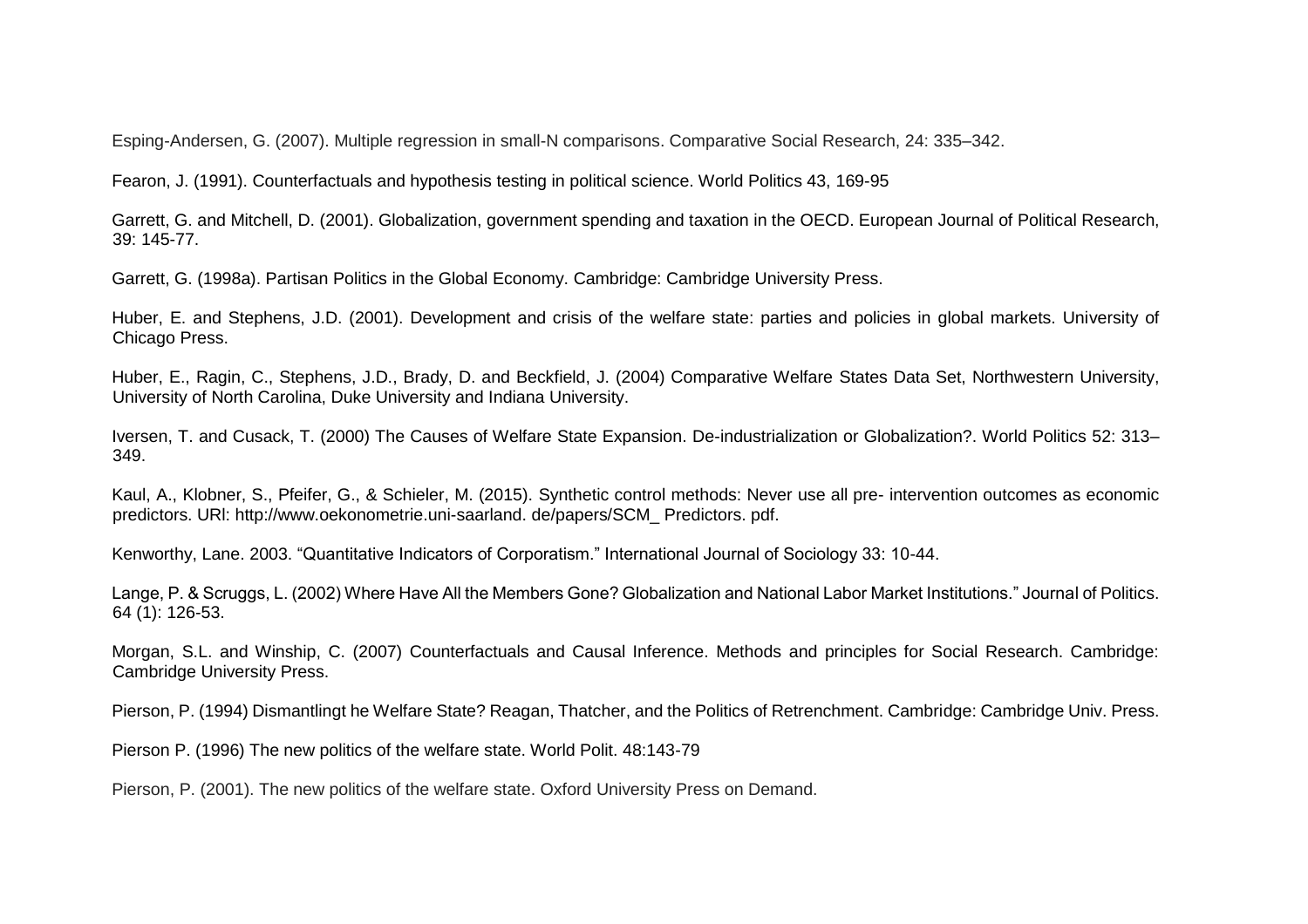Scruggs, L. (2004) Welfare State Entitlements Data Set: A Comparative Institutional Analysis of Eighteen Welfare States. Version 1.0.

Scruggs, L. (2007) 'Welfare state generosity across space and time', in J. Clasen and N.A. Siegel (eds.) Investigating Welfare State Change. The 'Dependent Variable Problem' in Comparative Analysis. Cheltenham: Elgar, pp. 133–165.

Scruggs, L. and Allan, J.P. (2006a) [Welfare State Decommodification in Eighteen OECD Countries: A Replication and Revision.](http://sp.uconn.edu/~scruggs/jesp06.pdf) European Journal of Social Policy 16(1): 55-72.

Scruggs, L., Jahn, D. and Kuitto. K. (2014) Comparative Welfare entitlements dataset 2. Version 2014-03. University of Connecticut & University of Greifswald. http://cwed2.org/

Starke, P. (2006): The Politics of Welfare State Retrenchment: A Literature Review, Social Policy & Administration 40:1, 104–120, Stearns, Jenna, "The effects of paid maternity leave: Evidence from Temporary Disability Insurance," Journal of Health Economics, 2015, 43, 85–102.

Stephens, JohnD., EvelyneHuber, and Leonard Ray. 1999. "The Welfare State in Hard Times." In Continuity and Change in Contemporary Capitalism, ed.HerbertKitschelt, Peter Lange, Gary Marks, and John D. Stephens. Cambridge: Cambridge University Press, pp. 164–93.

Swank, D. (1998). Funding the welfare state: Globalization and the taxation of business in advanced market economies. Political Studies, 46(4): 671–692.

Swank, D., & Steinmo, S. (2002). The new political economy of taxation in advanced capitalist democracies. American Journal of Political Science, 642-655.

van Kersbergen K. 2000. The declining resistance of welfare states to change? See Kuhnle 2000, pp. 19-36

Visser, J. (1996) Unionisation Trends. The OECD Countries Union Membership File, Amsterdam: University of Amsterdam, Centre for Research of European Societies and Labour Relations.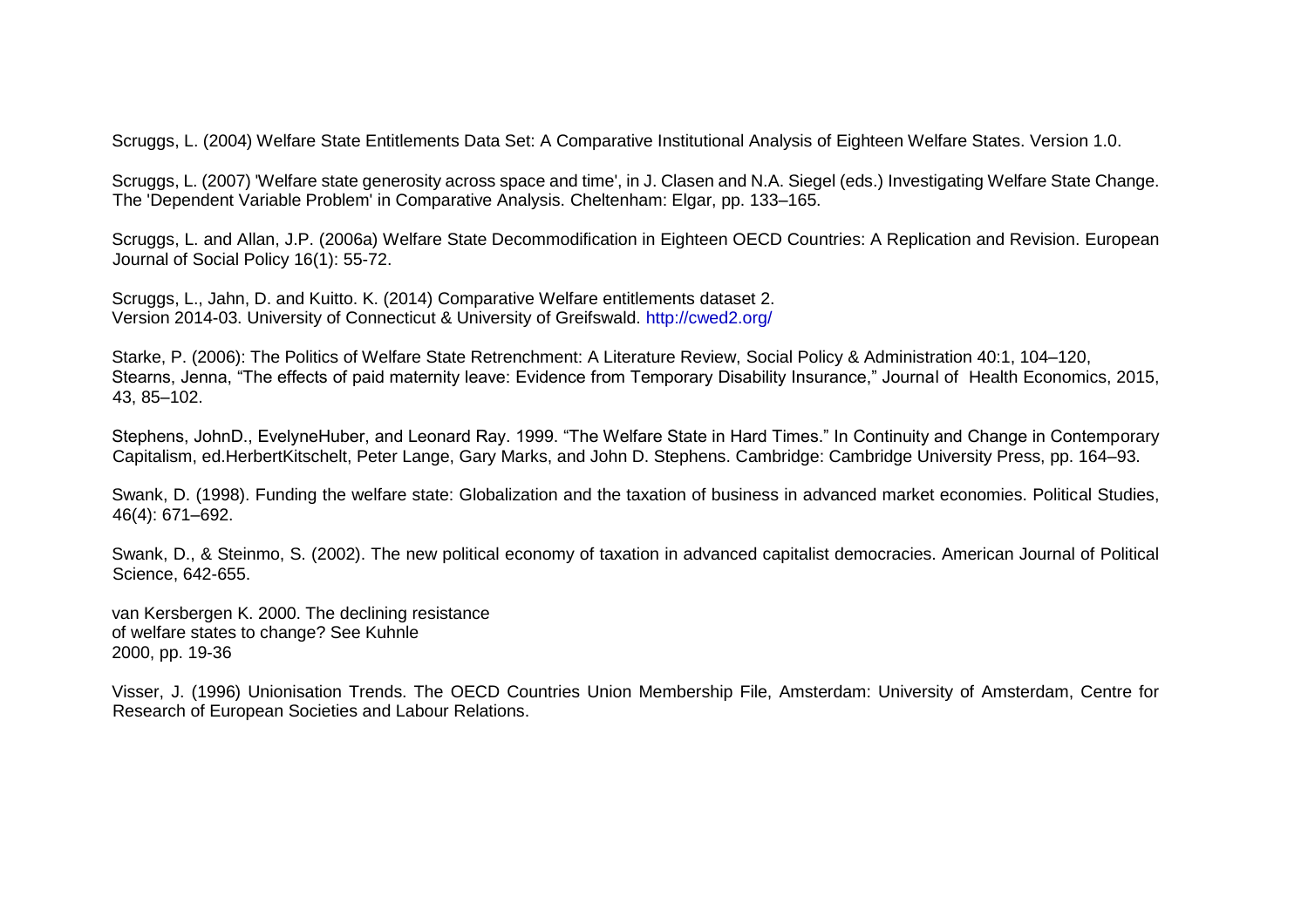|           | SSTRAN       |             | <b>TOTGEN</b> |            | <b>PGEN</b> |            |    | <b>UEGEN</b> |             |                          | GOVREV   |            |       | <b>UNDEN</b> |          |  |
|-----------|--------------|-------------|---------------|------------|-------------|------------|----|--------------|-------------|--------------------------|----------|------------|-------|--------------|----------|--|
| Country   | UK           | <b>USA</b>  | UK            | <b>USA</b> | UK          | <b>USA</b> | UK |              | <b>USA</b>  | UK                       |          | <b>USA</b> | UK    | <b>USA</b>   |          |  |
| AU        | 0.552        | $\mathbf 0$ | 0             | 0.835      | 0.095       | $\Omega$   |    | 0            | $\mathbf 0$ |                          | 0        |            |       | $\mathbf{0}$ | 0        |  |
| AT        | 0            | 0           | 0.574         | 0          | 0           | 0          |    | 0            | 0.023       |                          | 0        | 0          | 0.47  |              | 0        |  |
| <b>BE</b> |              | $\mathbf 0$ | 0             | 0          | 0           | 0          |    | 0.537        | 0.247       |                          | $\Omega$ | 0          |       | 0            | 0        |  |
| CA        | 0            | 0.63        | 0.189         | 0.165      | 0.042       | 0.355      |    | 0            | 0           |                          | 0.145    | 0.859      |       | 0            | 0        |  |
| DK        |              | 0           | 0             | 0          | 0           | 0          |    | $\Omega$     | $\Omega$    |                          | $\Omega$ | 0          | 0.135 |              | 0        |  |
| <b>DE</b> |              | $\Omega$    | 0             | 0          | 0           | 0          |    | 0            | 0           |                          | $\Omega$ | $\Omega$   | 0.141 |              | $\Omega$ |  |
| FI.       | 0            | 0           | 0             | 0          | 0.635       | 0          |    | 0.279        | 0.346       |                          | 0        | 0          |       | 0            | 0        |  |
| <b>FR</b> | 0            | 0.23        | 0             | 0          | 0.229       | 0.575      |    | 0            | 0.326       |                          | 0.091    | 0.022      |       | 0<br>0.524   |          |  |
| ΙT        | 0.245        | 0           | 0             | 0          | 0           | 0.07       |    | 0            | 0           |                          | 0.763    | 0.119      |       | 0            | 0        |  |
| JP        | 0.203        | 0           | 0.088         | 0          | 0           | 0          |    | 0            | 0           |                          | $\Omega$ | $\Omega$   |       | 0.476<br>0   |          |  |
| <b>NL</b> |              | $\Omega$    | 0             | 0          | 0           | 0          |    | 0            | 0           |                          | 0        | 0          |       | 0            | 0        |  |
| <b>NZ</b> | <sup>0</sup> | $\Omega$    | 0             | 0          | $\Omega$    | 0          |    | 0            | ი           | $\overline{\phantom{a}}$ |          |            |       | $\Omega$     | 0        |  |
| <b>NO</b> | 0            | 0.122       | 0.15          |            | 0           | 0          |    | 0            |             |                          | 0        | 0          | 0.254 |              | 0        |  |

Table 1 - Country weights in the synthetic UK and USA for the six outcome variables examined.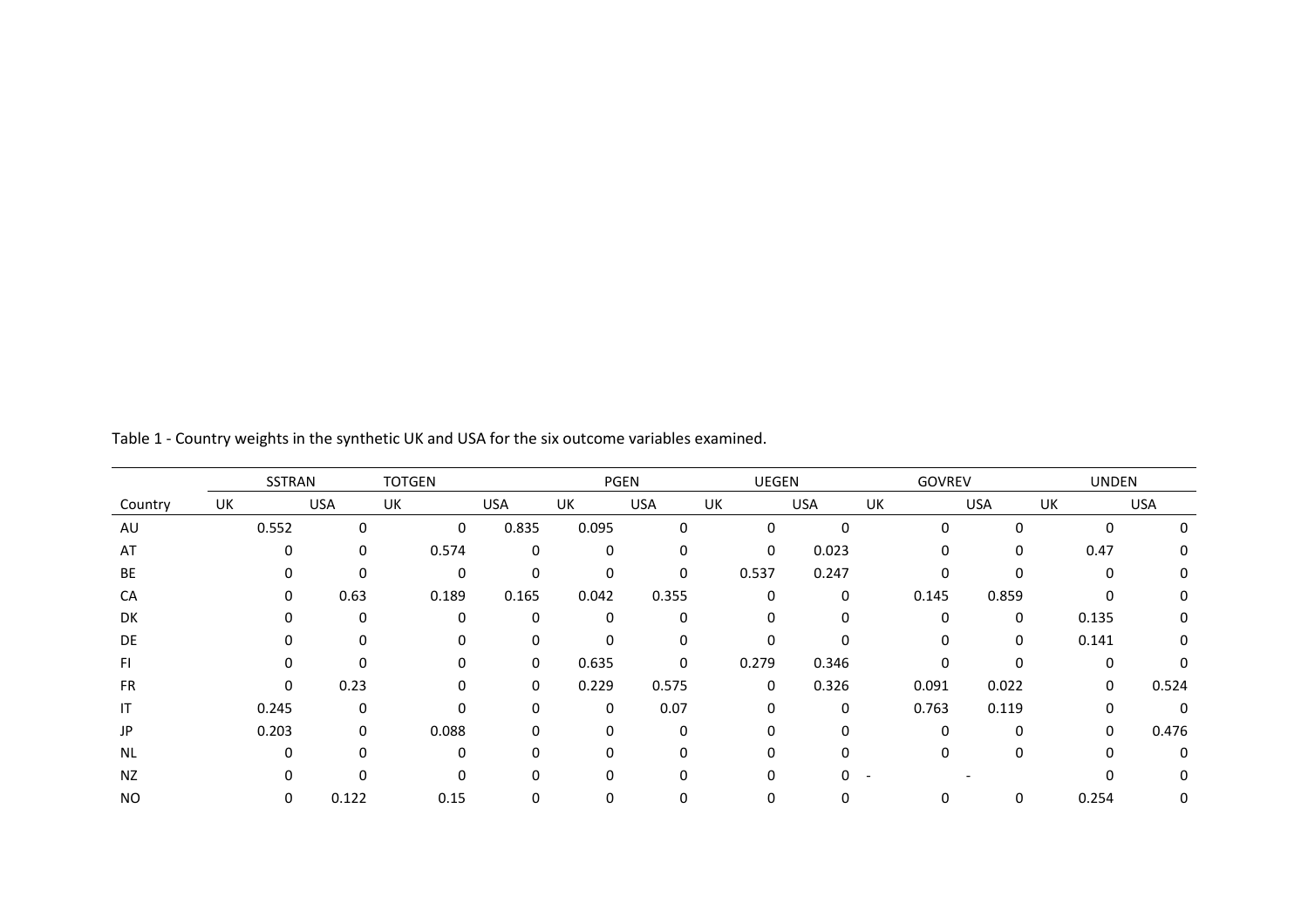| <b>SE</b><br>$0 \t 0 \t 0 \t 0$ | 0.017 | $\overline{0}$ |  |                       |                  |  | $\overline{0}$ |
|---------------------------------|-------|----------------|--|-----------------------|------------------|--|----------------|
| CH                              |       |                |  | $0 \t 0.183 \t 0.057$ | $\overline{0}$ . |  | $\overline{0}$ |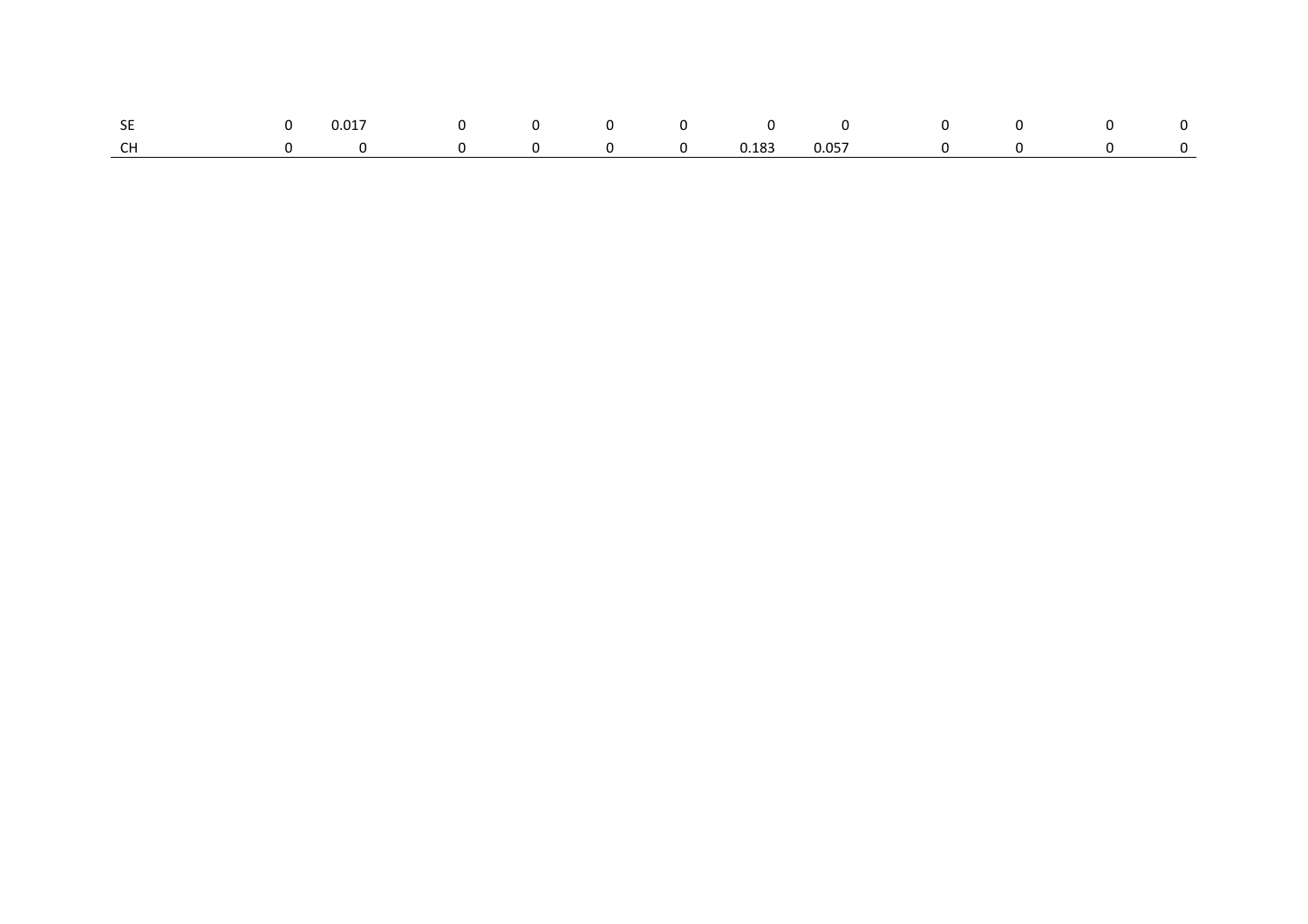|                            |         | UK        |            |         | <b>USA</b> |                                            |         | UK        |            |         | <b>USA</b>   |
|----------------------------|---------|-----------|------------|---------|------------|--------------------------------------------|---------|-----------|------------|---------|--------------|
| <b>SSTRAN</b>              | Treated | Synthetic | Population | Treated | Synthetic  | <b>TOTGEN</b>                              | Treated | Synthetic | Population | Treated | Synthetic    |
|                            | unit    | unit      | average    | unit    | unit       |                                            | unit    | unit      | average    | unit    | unit         |
| P65                        | 13.0    | 8.9       | 10.4       | 10.0    | 9.9        | P65                                        | 13.9    | 12.8      | 11.2       | 10.5    | 8.8          |
| <b>UNEM</b>                | 2.6     | 3.2       | 2.7        | 5.6     | 4.5        | <b>UNEM</b>                                | 3.6     | 2.5       | 3.3        | 6.3     | 4.4          |
| <b>OPENK</b>               | 33.4    | 19.6      | 26.7       | 11.1    | 35.4       | <b>OPENK</b>                               | 37.6    | 45.2      | 30.7       | 12.5    | 25.0         |
| <b>GDPPC</b>               | 2873.5  | 3680.8    | 3783       | 5945.6  | 4996.7     | <b>GDPPC</b>                               | 4017.6  | 5730.1    | 5729.9     | 8018.6  | 7116.3       |
| <b>NEOCORP</b>             | 0.2     | 0.4       | 0.4        | 0.1     | 0.4        | <b>NEOCORP</b>                             | 0.2     | 0.8       | 0.4        | 0.1     | 0.3          |
| <b>SSTRAN (1962)</b>       | 109.4   | 91.0      | 122.2      | 173.8   | 168.7      | <b>TOTGEN (1971)</b>                       | 25.9    | 26.1      | 25.8       | 16.1    | 17.1         |
| <b>SSTRAN (1968)</b>       | 163.3   | 145.7     | 232        | 287.6   | 295.5      | <b>TOTGEN (1972)</b>                       | 27.8    | 27.9      | 26.6       | 19.1    | 19.4         |
| <b>SSTRAN (1974)</b>       | 337.5   | 373.1     | 596.3      | 662.9   | 655.3      | <b>TOTGEN (1973)</b>                       | 27.7    | 27.9      | 26.9       | 19.5    | 20.7         |
| <b>SSTRAN (1979)</b>       | 846.2   | 799.7     | 1381.5     | 1118.3  | 1119.6     | <b>TOTGEN (1974)</b>                       | 27.4    | 27.8      | 27.4       | 19.3    | 20.3         |
|                            |         |           |            |         |            | <b>TOTGEN (1975)</b>                       | 27.7    | 28.8      | 27.9       | 20.0    | 21.3         |
|                            |         |           |            |         |            | <b>TOTGEN (1976)</b>                       | 27.5    | 29.4      | 28.5       | 19.8    | 21.9         |
|                            |         |           |            |         |            | <b>TOTGEN (1977)</b>                       | 31.2    | 30.1      | 28.7       | 19.7    | 21.8         |
|                            |         |           |            |         |            | <b>TOTGEN (1978)</b>                       | 32.1    | 30.7      | 28.8       | 20.5    | 21.8         |
|                            |         |           |            |         |            | <b>TOTGEN (1979)</b>                       | 32.4    | 31.3      | 29.2       | 21.0    | 21.8         |
|                            |         |           |            |         |            |                                            |         |           |            |         |              |
|                            |         | UK        |            |         | <b>USA</b> |                                            |         | UK        |            |         | <b>USA</b>   |
| PGEN                       | Treated | Synthetic | Population | Treated | Synthetic  | <b>UEGEN</b>                               | Treated | Synthetic | Population | Treated | Synthetic    |
|                            | unit    | unit      | average    | unit    | unit       |                                            | unit    | unit      | average    | unit    | unit         |
| p65                        | 13.9    | 10.9      | 11.2       | 10.5    | 11.6       | P65                                        | 13.9    | 12.6      | 11.2       | 10.5    | 12.5         |
| <b>UNEM</b>                | 3.6     | 3.7       | 3.3        | 6.3     | 5.0        | <b>UNEM</b>                                | 3.6     | 3.4       | 3.3        | 6.3     | 3.7          |
| <b>OPENK</b>               | 37.6    | 37.8      | 30.7       | 12.5    | 32.3       | <b>OPENK</b>                               | 37.6    | 70.1      | 30.7       | 12.5    | 51.2         |
| <b>GDPPC</b>               | 4017.6  | 5755.8    | 5729.9     | 8018.6  | 6760.2     | <b>GDPPC</b>                               | 4017.6  | 6425.5    | 5729.9     | 8018.6  | 6588.4       |
| <b>NEOCORP</b>             | 0.2     | 0.7       | 0.3        | 0.1     | 0.4        | <b>NEOCORP</b>                             | 0.2     | 0.8       | 0.4        | 0.1     | 0.7          |
| PGEN (1971)                | 9.5     | 9.5       | 8.7        | 7.9     | 8.6        | <b>UEGEN (1971)</b>                        | 5.6     | 6.6       | 7.7        | 8.1     | 8.2          |
| PGEN (1972)                | 9.7     | 9.7       | 8.9        | 9.9     | 9.0        | <b>UEGEN (1972)</b>                        | 9.9     | 7.6       | 7.8        | 9.2     | 8.9          |
| PGEN (1973)                | 9.8     | 10.0      | 9.1        | 10.4    | 9.5        | <b>UEGEN (1973)</b>                        | 9.8     | 8.3       | 7.9        | 9.2     | 9.1          |
| PGEN (1974)                | 10.2    | 10.1      | 9.6        | 10.4    | 9.9        | <b>UEGEN 1974)</b>                         | 9.4     | 8.8       | 8          | 8.9     | 9.2          |
| PGEN (1975)                | 10.6    | 10.3      | 9.8        | 10.6    | 10.1       | <b>UEGEN (1975)</b>                        | 9.3     | 9.3       | 8          | 9.4     | 9.3          |
| PGEN (1976)                | 10.6    | 10.6      | 10.3       | 10.5    | 10.6       | <b>UEGEN (1976)</b>                        | 9.2     | 10.3      | 8.1        | 9.4     | 9.6          |
| PGEN (1977)                | 10.5    | 10.6      | 10.6       | 10.3    | 10.4       | <b>UEGEN (1977)</b>                        | 11.3    | 11.2      | 8.1        | 9.3     | 10.0         |
| PGEN (1978)<br>PGEN (1979) | 10.7    | 10.8      | 10.7       | 10.3    | 10.5       | <b>UEGEN (1978)</b><br><b>UEGEN (1979)</b> | 11.7    | 11.3      | 8.2<br>8.2 | 10.2    | 10.1<br>10.3 |

Table 2 – Predictor means in the pre-treatement period.

NOTES: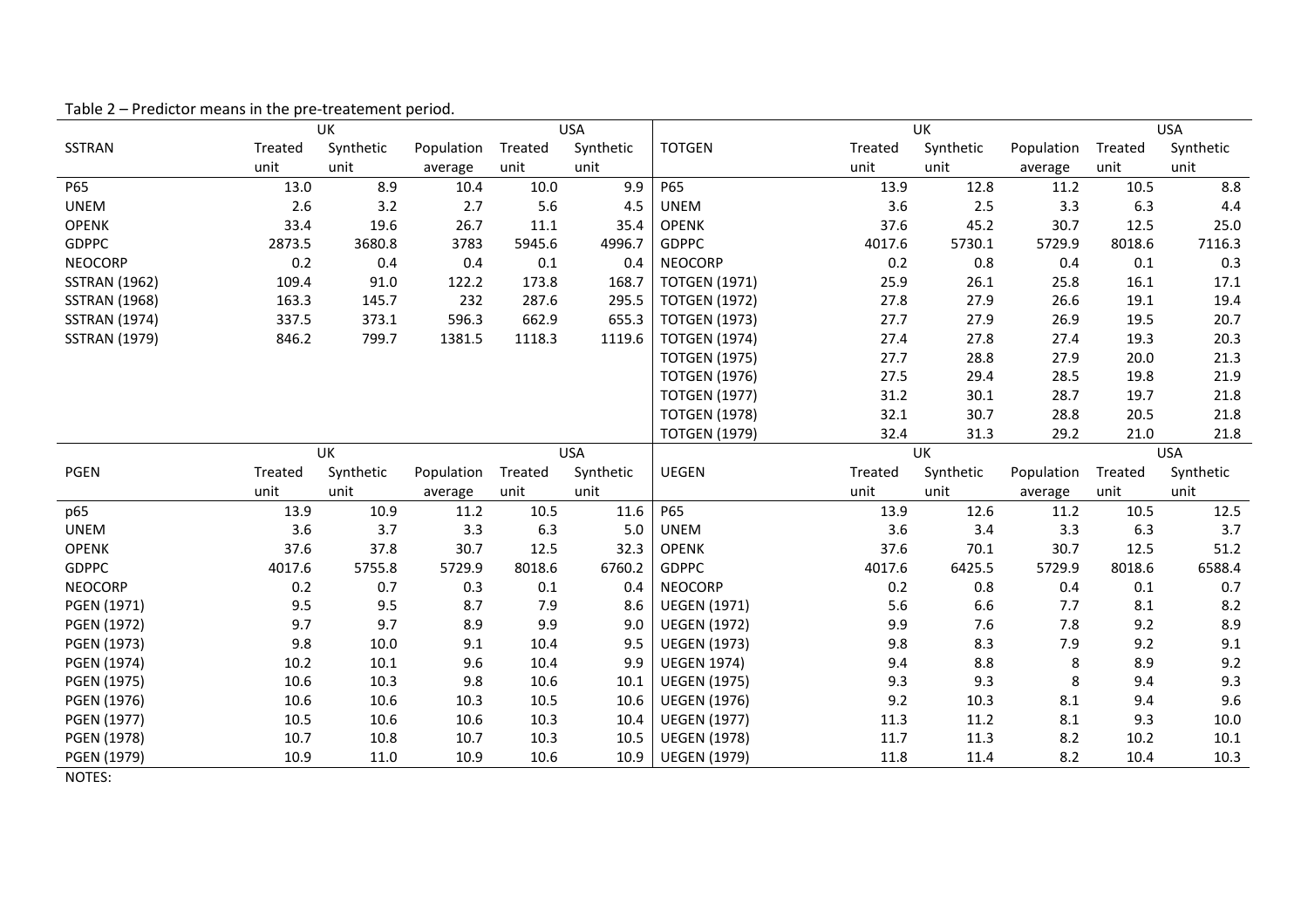| Table 2 (continues)  |         |           |            |         |            |
|----------------------|---------|-----------|------------|---------|------------|
|                      |         | <b>UK</b> |            |         | <b>USA</b> |
| <b>GOVREV</b>        | Treated | Synthetic | Population | Treated | Synthetic  |
|                      | unit    | unit      | average    | unit    | unit       |
| P65                  | 13.0    | 10.7      | 10.4       | 10.0    | 8.6        |
| <b>UNEM</b>          | 2.6     | 5.5       | 2.7        | 5.6     | 5.9        |
| <b>OPENK</b>         | 33.4    | 25.5      | 26.7       | 11.1    | 33.6       |
| <b>GDPPC</b>         | 2873.5  | 2954.7    | 3787.2     | 5945.6  | 4783.2     |
| <b>NEOCORP</b>       | 0.2     | 0.4       | 0.4        | 0.1     | 0.2        |
| <b>GOVREV (1962)</b> | 457.5   | 344.4     | 386.8      | 802.5   | 553.3      |
| <b>GOVREV (1968)</b> | 658.4   | 612.1     | 685.4      | 1249.6  | 1000.8     |
| <b>GOVREV (1974)</b> | 1251.3  | 1279.1    | 1816.2     | 2218.4  | 2421.1     |
| <b>GOVREV (1979)</b> | 2605.7  | 2487.0    | 3761.8     | 3562.2  | 3421.1     |
|                      |         | UK        |            |         | <b>USA</b> |
| <b>UNDEN</b>         | Treated | Synthetic | Population | Treated | Synthetic  |
|                      | unit    | unit      | average    | unit    | unit       |
| <b>INDEMP</b>        | 41.3    | 41.3      | 38.3       | 31.9    | 32.4       |
| <b>UNEM</b>          | 3.6     | 2.0       | 3.3        | 6.3     | 2.7        |
| <b>OPENK</b>         | 37.6    | 49.5      | 30.7       | 12.5    | 20.9       |
| <b>GDPPC</b>         | 4017.6  | 6236.9    | 5729.9     | 8018.6  | 6044.4     |
| <b>NEOCORP</b>       | 0.2     | 0.9       | 0.4        | 0.1     | 0.6        |
| <b>UNDEN (1972)</b>  | 26.6    | 26.5      | 16.9       | 12.7    | 12.4       |
| <b>UNDEN (1974)</b>  | 27.4    | 27.3      | 17.8       | 12.7    | 12.7       |
| <b>UNDEN (1976)</b>  | 28.0    | 28.4      | 18.3       | 11.9    | 12.5       |
| <b>UNDEN (1978)</b>  | 29.8    | 29.5      | 18.4       | 12.2    | 12.1       |
| <b>UNDEN (1979)</b>  | 29.9    | 29.9      | 18.3       | 11.6    | 11.6       |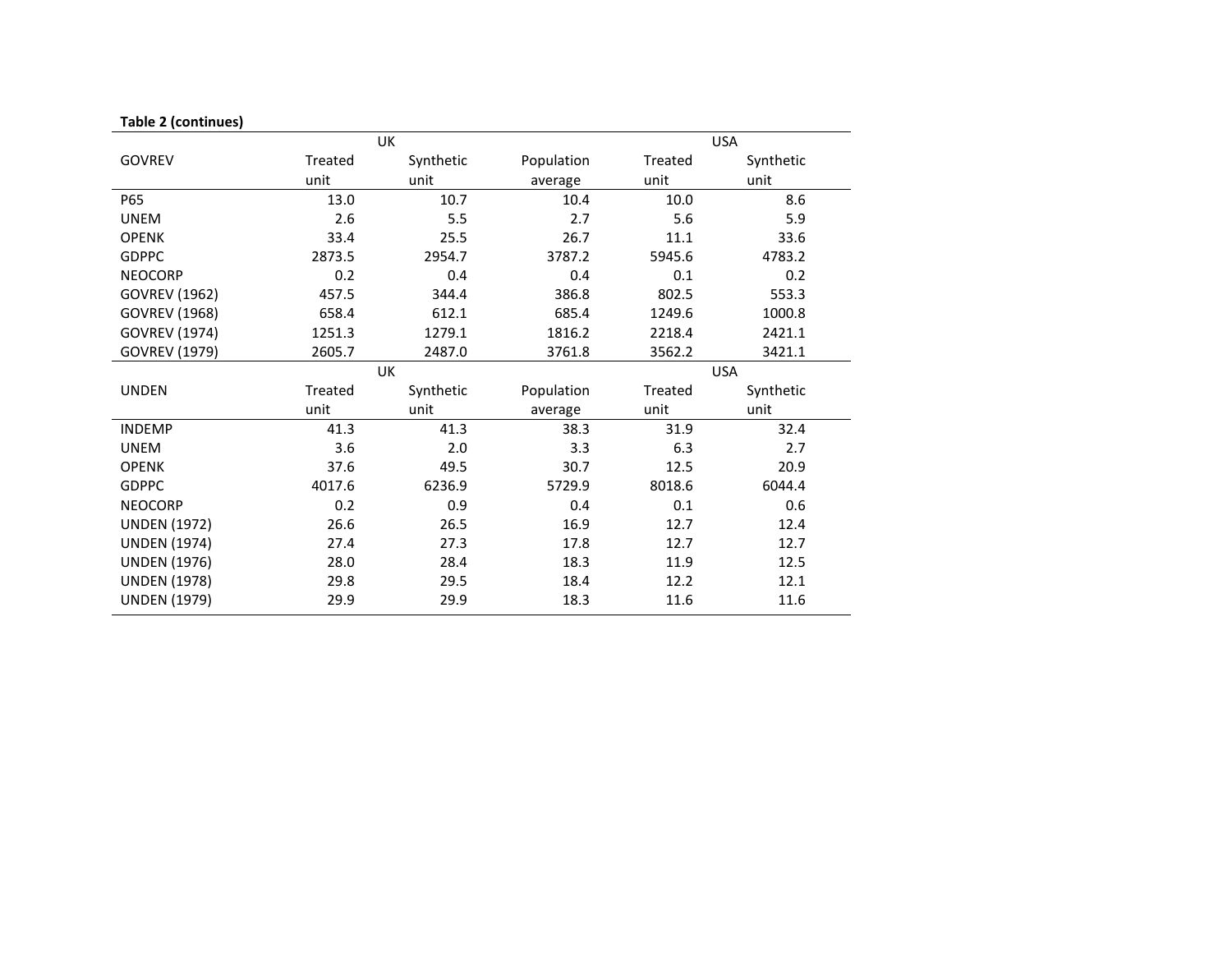

Figure 1 - Trends in SSTRAN and TOTGEN for USA and UK: the treated unit vs. the synthetic unit.

Figure 2. Placebo tests for SSTRAN and TOTGEN.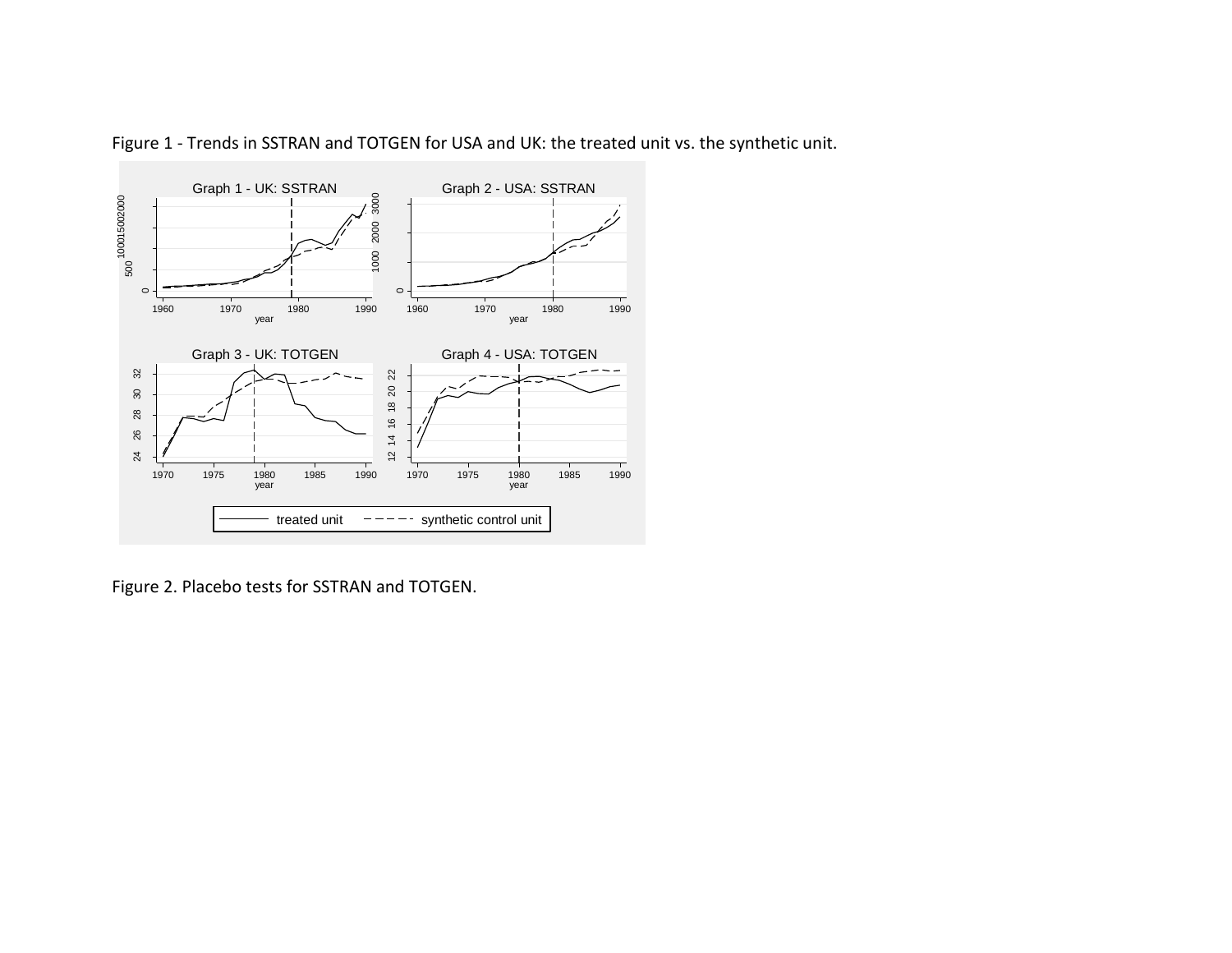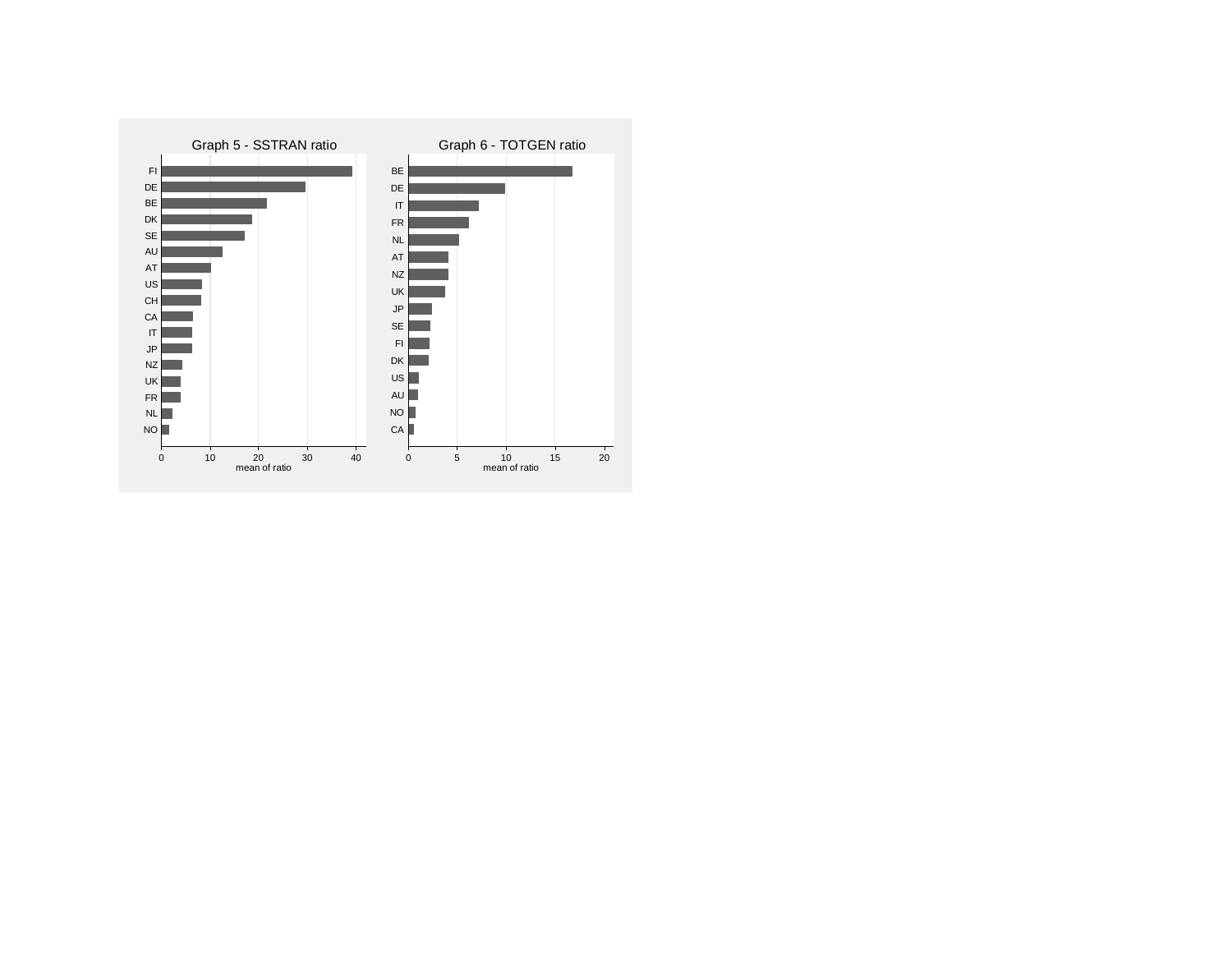

Figure 3 - Trends in PGEN and UEGEN for USA and UK: the treated unit vs. the synthetic unit.

Figure 4 – Placebo tests for PGEN and UEGEN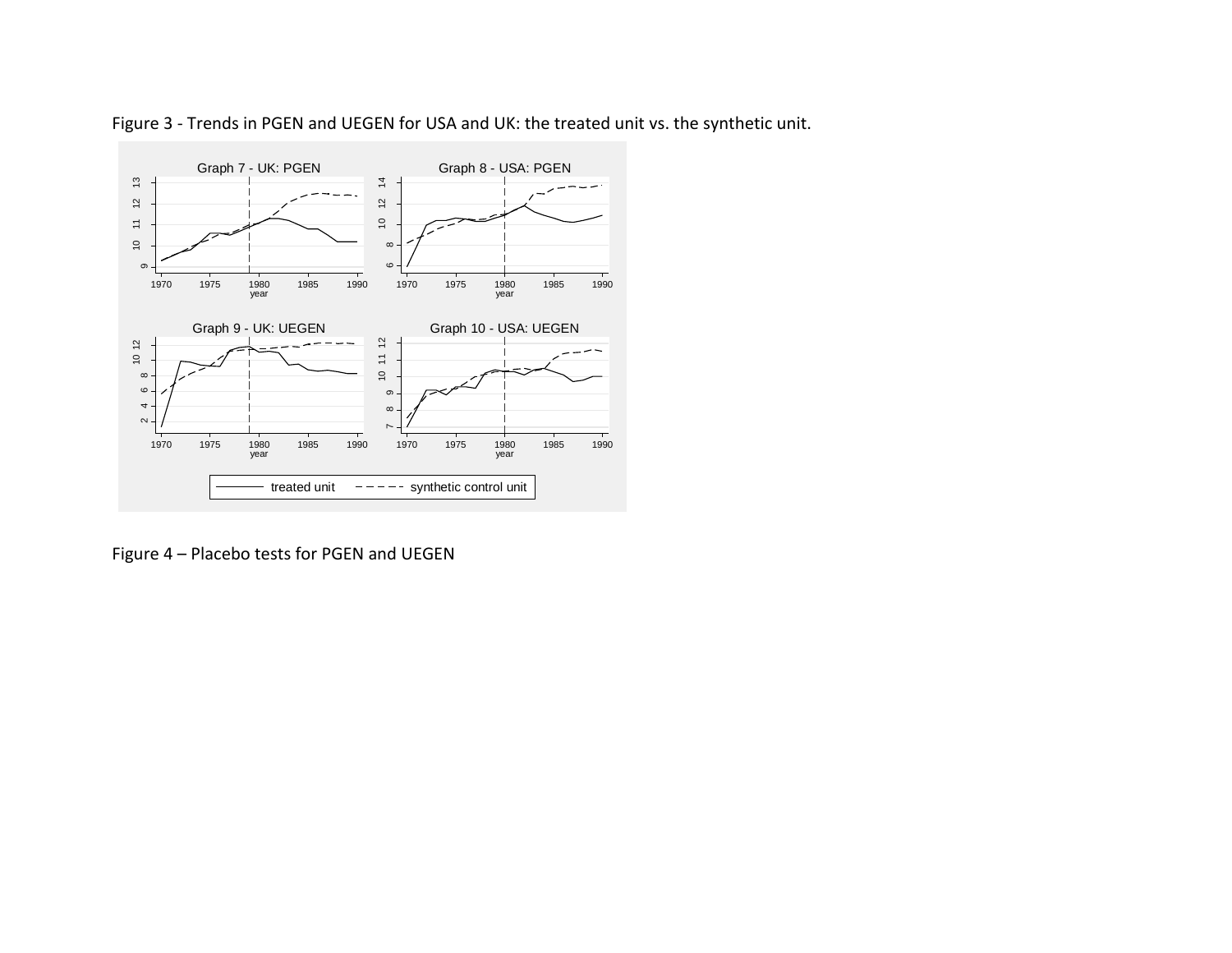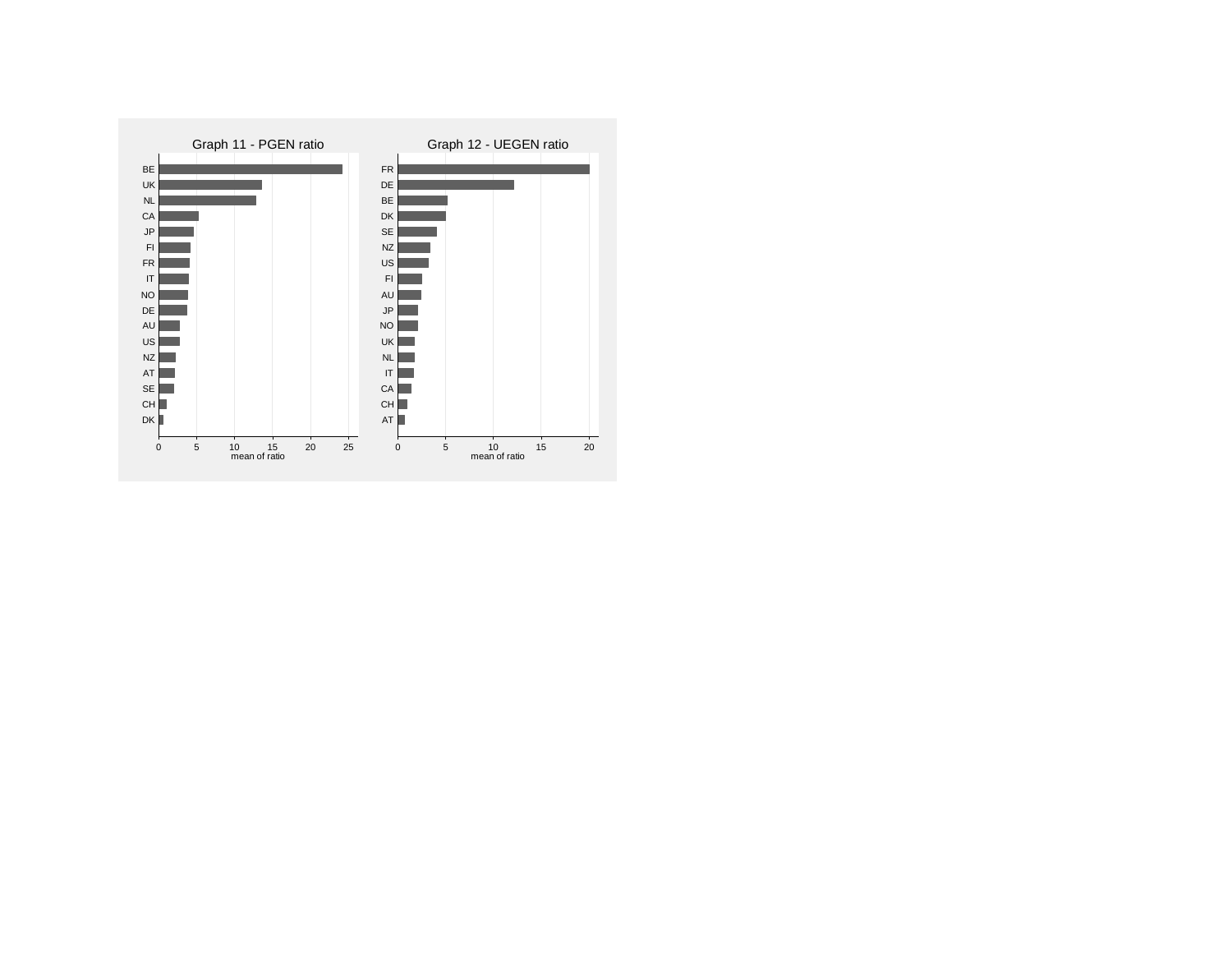

Figure 5 - Trends in GOVREV and UNDEN for USA and UK: the treated unit vs. the synthetic unit.

Figure 6 – Placebo tests for GOVREV and UNDEN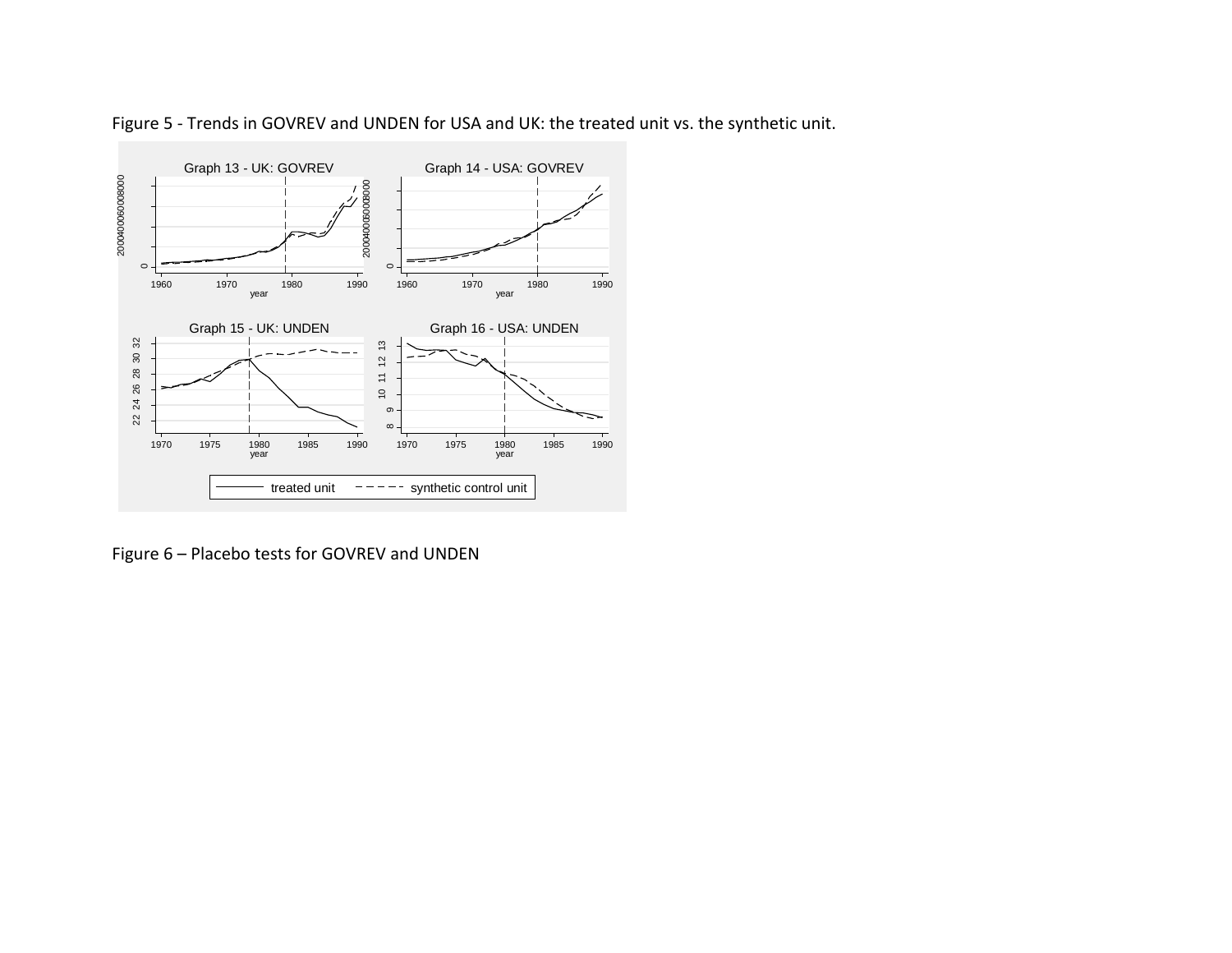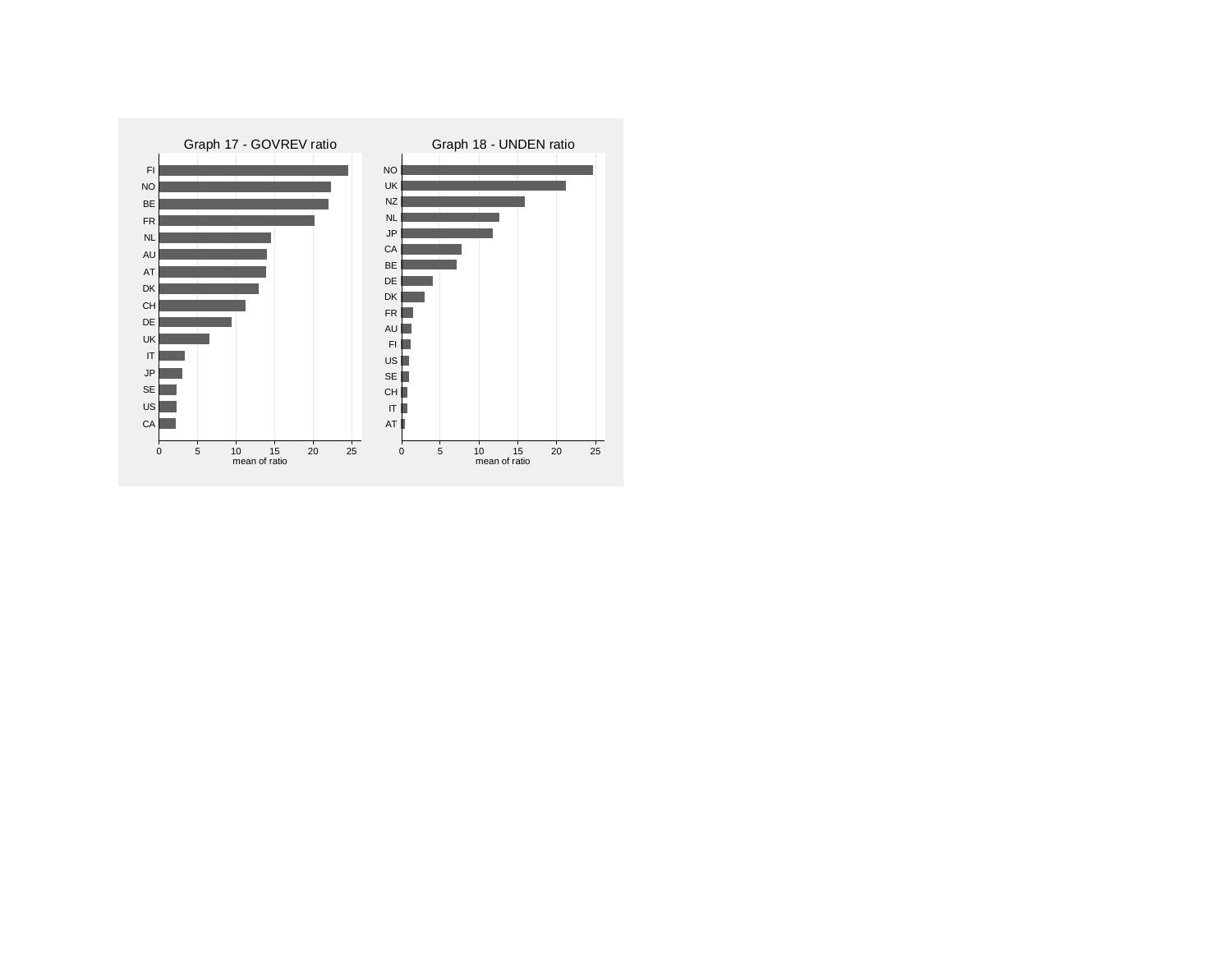### Appendix Figure 7 - Trends in SSTRAN and TOTGEN for USA and UK: the treated unit vs. the synthetic unit.

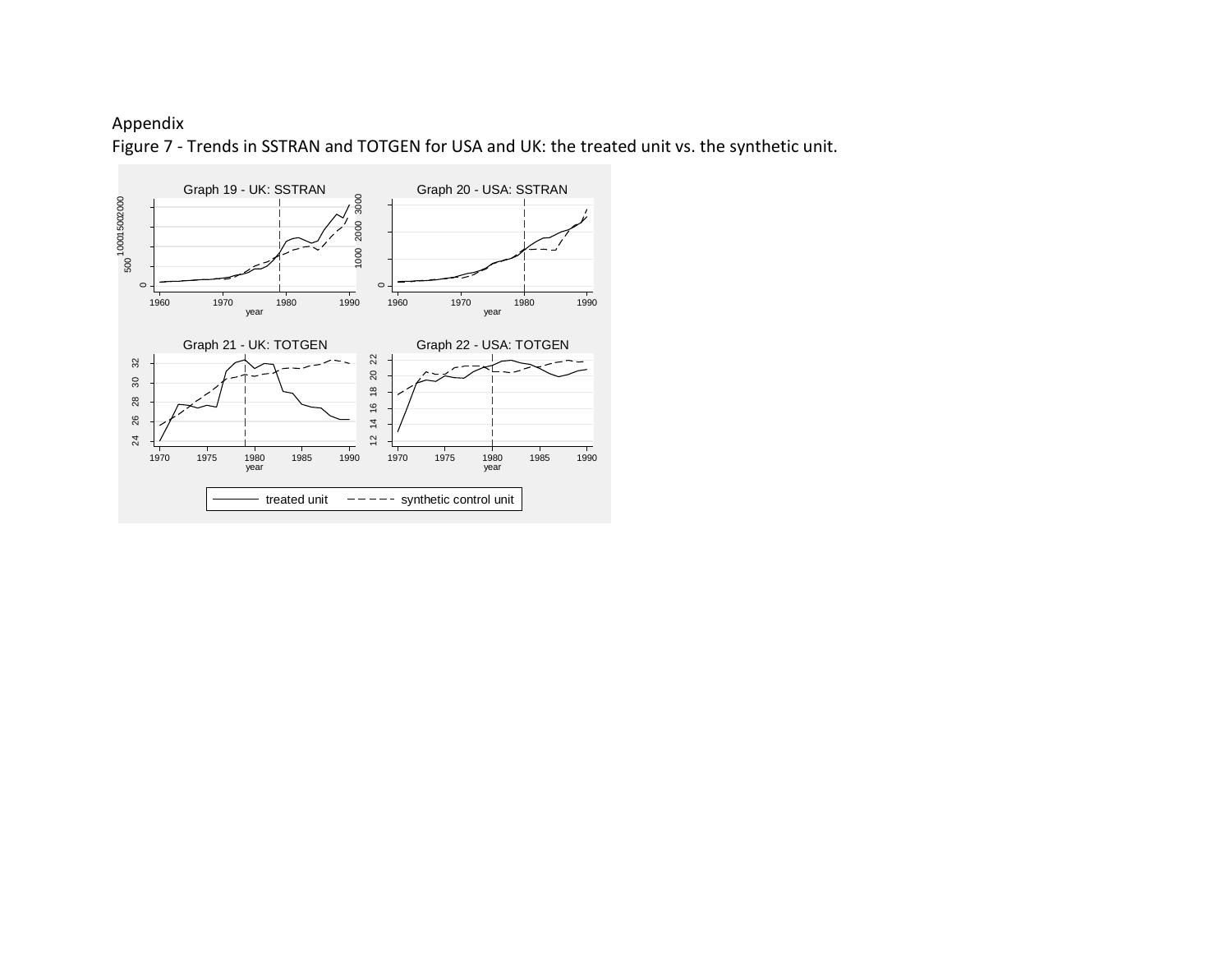

Figure 8 - Trends in PGEN and UEGEN for USA and UK: the treated unit vs. the synthetic unit.